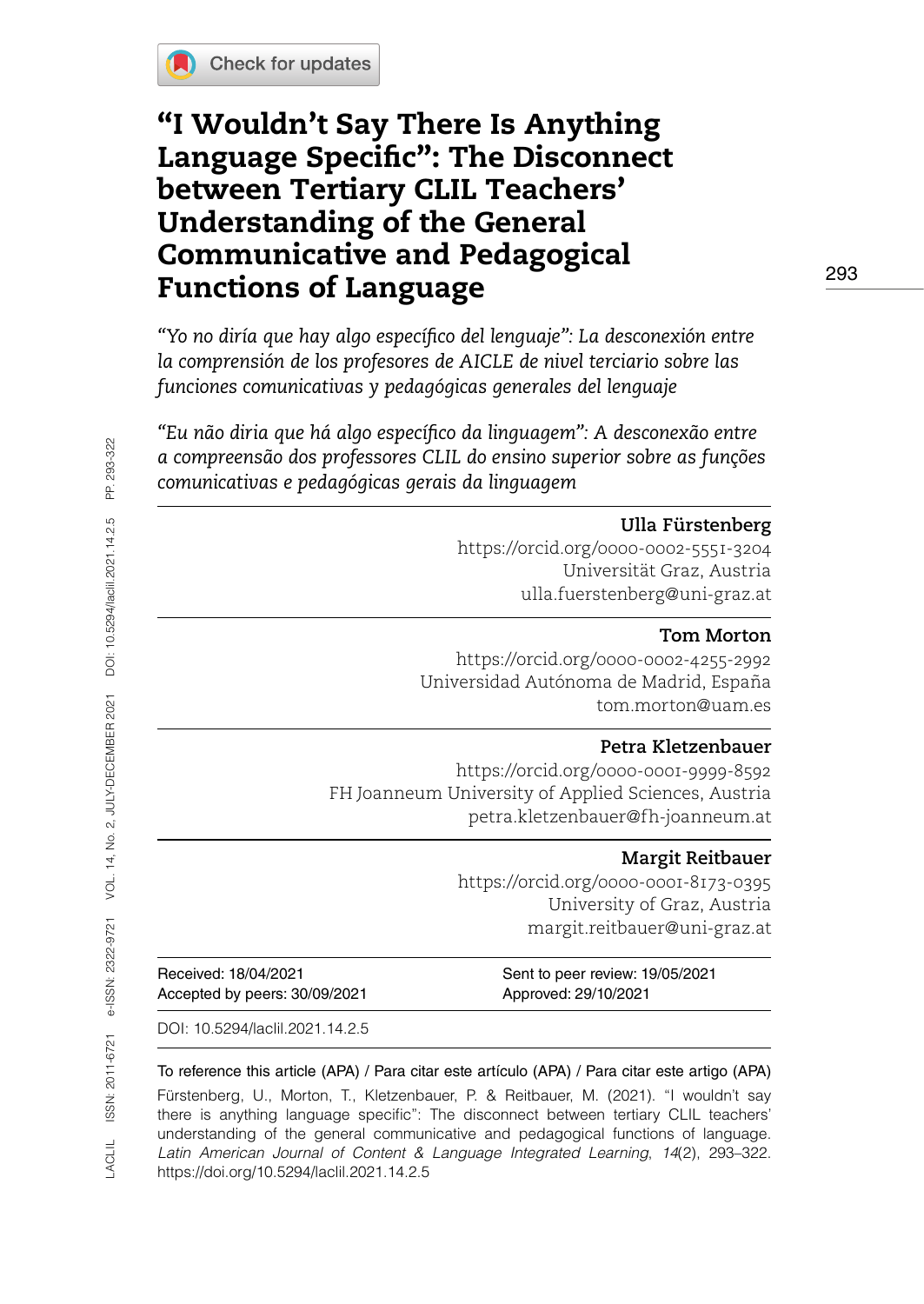**ABSTRACT.** CLIL teachers, particularly in tertiary "hard" CLIL settings, tend to underestimate the role of language for developing conceptual understanding of new content. Nevertheless, they consistently engage with English outside the classroom and even report a variety of activities that they carry out in English with the explicit hope that this will improve their language skills. However, they do not seem to develop transfer strategies that would allow them to benefit from this language engagement in their teaching. The results of a nation-wide study on CLIL teacher wellbeing in Austria confirmed this disconnect, prompting our present follow-up study, which aims to combine teacher training and research and to raise tertiary CLIL teachers' levels of Teacher Language Awareness (TLA). By means of an online questionnaire, class observations and stimulated recall interviews, we explored teachers' conceptualization of language, specifically their awareness of the language needed for effective content teaching. Results suggest that research-based TLA coaching must be part of CLIL teacher training to resolve the disconnect between the general communicative functions of language, on the one hand, and the pedagogical functions of language, on the other hand. This can help teachers unlock the potential of their existing language engagement for improving their classroom discourse and practices.

**Keywords (Source: Unesco Thesaurus):** Higher education; teacher education; language of instruction; discussions; questions.

**RESUMEN.** Los profesores de AICLE, particularmente en entornos AICLE terciarios "difíciles", tienden a subestimar el papel del lenguaje en el desarrollo de la comprensión conceptual de nuevos contenidos. Sin embargo, constantemente se relacionan con el inglés fuera del aula e incluso informan sobre una variedad de actividades que realizan en inglés con la esperanza explícita de que esto mejore sus habilidades lingüísticas. No obstante, no parecen desarrollar estrategias de transferencia que les permitan beneficiarse de este compromiso con la lengua en su enseñanza. Los resultados de un estudio a nivel nacional sobre el bienestar de los docentes AICLE en Austria confirmaron esta desconexión, lo que impulsó nuestro presente estudio de seguimiento, que busca combinar la formación docente y la investigación y elevar los niveles de Conciencia Lingüística Docente (TLA) de los docentes AICLE de nivel terciario. A través de un cuestionario en línea, observaciones de clase y entrevistas de recuerdo estimulado, exploramos la conceptualización del idioma por parte de los maestros, más específicamente su conocimiento del idioma necesario para la enseñanza efectiva de contenido. Los resultados sugieren que el entrenamiento en TLA basado en la investigación debe ser parte de la formación del profesorado AICLE para resolver la desconexión entre las funciones comunicativas generales del lenguaje, por un lado, y las funciones pedagógicas del lenguaje, por el otro. Esto puede ayudar a que los profesores desbloqueen el potencial de su compromiso existente con la lengua para mejorar su discurso y prácticas en el aula.

**Palabras clave (Fuente: Thesaurus de la Unesco):** Educación superior; formación docente; idioma de instrucción; discusiones; preguntas.

**RESUMO.** Os professores CLIL, particularmente em ambientes CLIL terciários "difíceis", tendem a subestimar o papel da linguagem no desenvolvimento da compreensão conceitual de novos conteúdos. No entanto, eles constantemente interagem com o inglês fora da sala de aula e até relatam uma variedade de atividades que realizam em inglês na esperança explícita de que isso melhore suas habilidades no idioma. Contudo, parecem não desenvolver estratégias de transferência que lhes permitam beneficiar-se deste compromisso com a língua no seu ensino. Os resultados de um estudo nacional sobre o bem-estar dos professores CLIL na Áustria confirmaram esta desconexão, o que motivou o nosso presente estudo de acompanhamento, que procura combinar a formação de professores e a investigação e aumentar os níveis de Consciência Linguística dos Professores (TLA) dos professores CLIL de nível superior. Através de um questionário on-line, observações em sala de aula e entrevistas de lembrança estimulada, exploramos a conceituação de idioma dos professores, mais especificamente seu conhecimento do idioma necessária para o ensino eficaz do conteúdo. Os resultados sugerem que o treinamento de TLA baseado em pesquisa deve fazer parte da formação de professores CLIL para resolver a desconexão entre as funções comunicativas gerais da linguagem, por um lado, e as funções pedagógicas da linguagem, por outro. Isso pode ajudar os professores a liberar o potencial de seu envolvimento existente com o idioma para melhorar seu discurso e práticas em sala de aula.

**Palavras-chave (Fonte: Thesaurus da Unesco):** Educação superior; treinamento de professor; idioma de ensino; discussões; questões.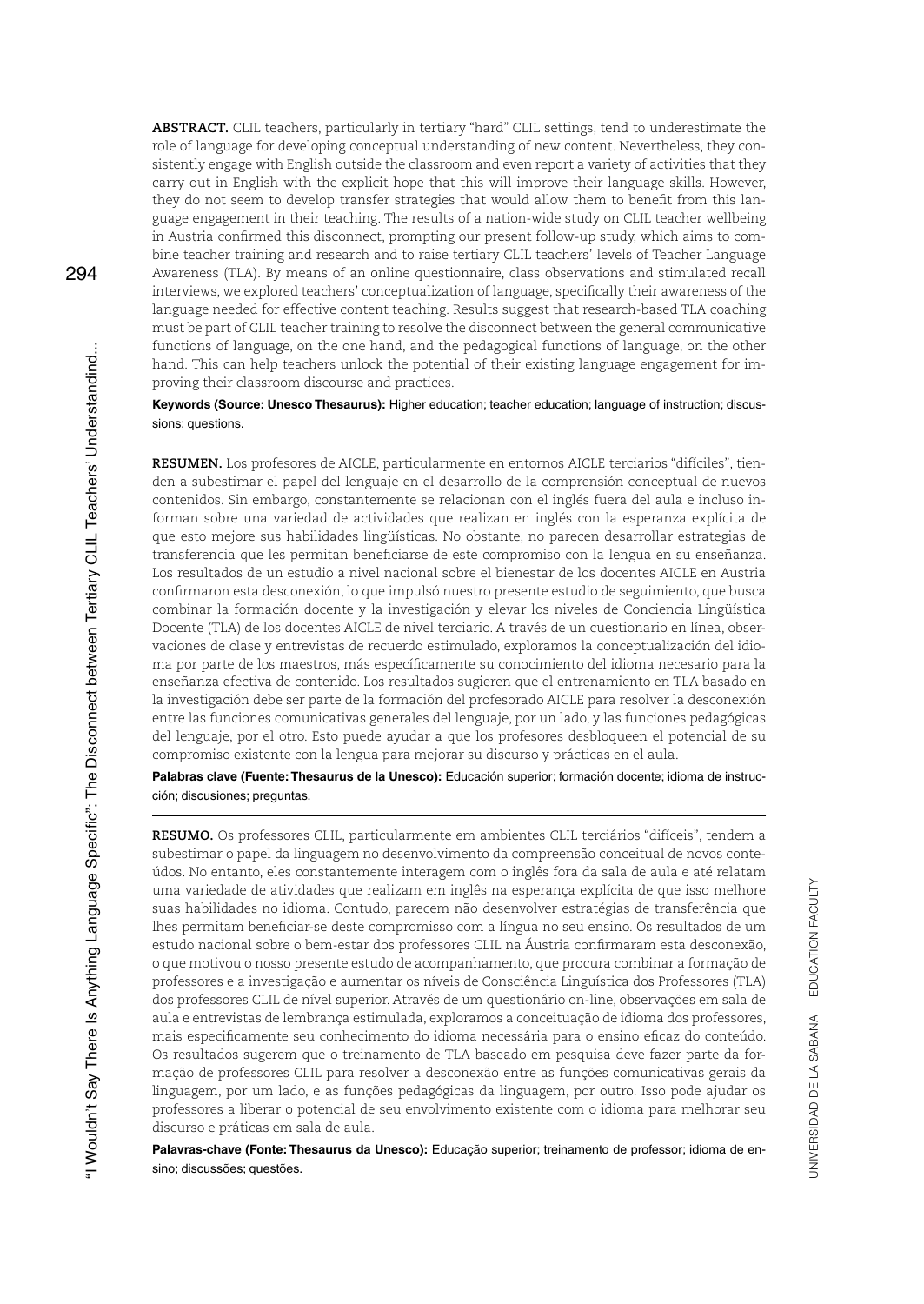# **Introduction**

In recent years, the European educational landscape has been profoundly influenced by the increasing use of English as the language of instruction. In the Austrian context, "English-taught degree programs [in tertiary education] (...) predominately aim at the acquisition of subject knowledge" (Unterberger, 2014, p. 37) and thus would seem to be a form of EMI rather than CLIL as CLIL was originally designed to be "a dual-focused educational approach in which an additional language is used for the learning and teaching of content and language with the objective of promoting both content and language mastery to pre-defined levels" (Marsh et al., 2010, p. 11). However, we believe that "the existence and stability of content separate from language is an illusion" (Byrnes, as cited in Nikula & Dafouz, 2016, p. 21) and that, therefore, "an understanding of CLIL as fusion implies a multiperspectival view on both language and content" (Dalton-Puffer et al., 2010, p. 289). Throughout this paper, we use the term *CLIL* to refer to a type of education where content might be perceived as dominant by teachers, but "viewed from a discursive perspective in which meaning is co-constructed through inter-actions, the integration of content and language occurs in [these] classes, irrespective of the explicit teaching aims" (Smit & Dafouz, 2012, p. 7). Our use of the term *CLIL* reflects the view that content and language are of equal importance in the classroom and that "all content lecturers are language lecturers" (Airey, 2012, p. 64). It follows that teacher training programs need to address the disconnect between an understanding of language as a simple tool for transmitting content shared by many teachers (i.e., the EMI view) versus the fusion of content and language that is unavoidable in the CLIL classroom. In this paper, we discuss how teacher training can address this disconnect and raise teachers' awareness of the general communicative and pedagogical functions of language.

It is widely acknowledged that successfully realizing the dual focus on content and language in CLIL is "a challenge at the individual and systemic levels" (Mehisto, 2011, p. 177). On the individual level, CLIL teachers must develop effective discursive practices to achieve the desired integration of content and language; on the institutional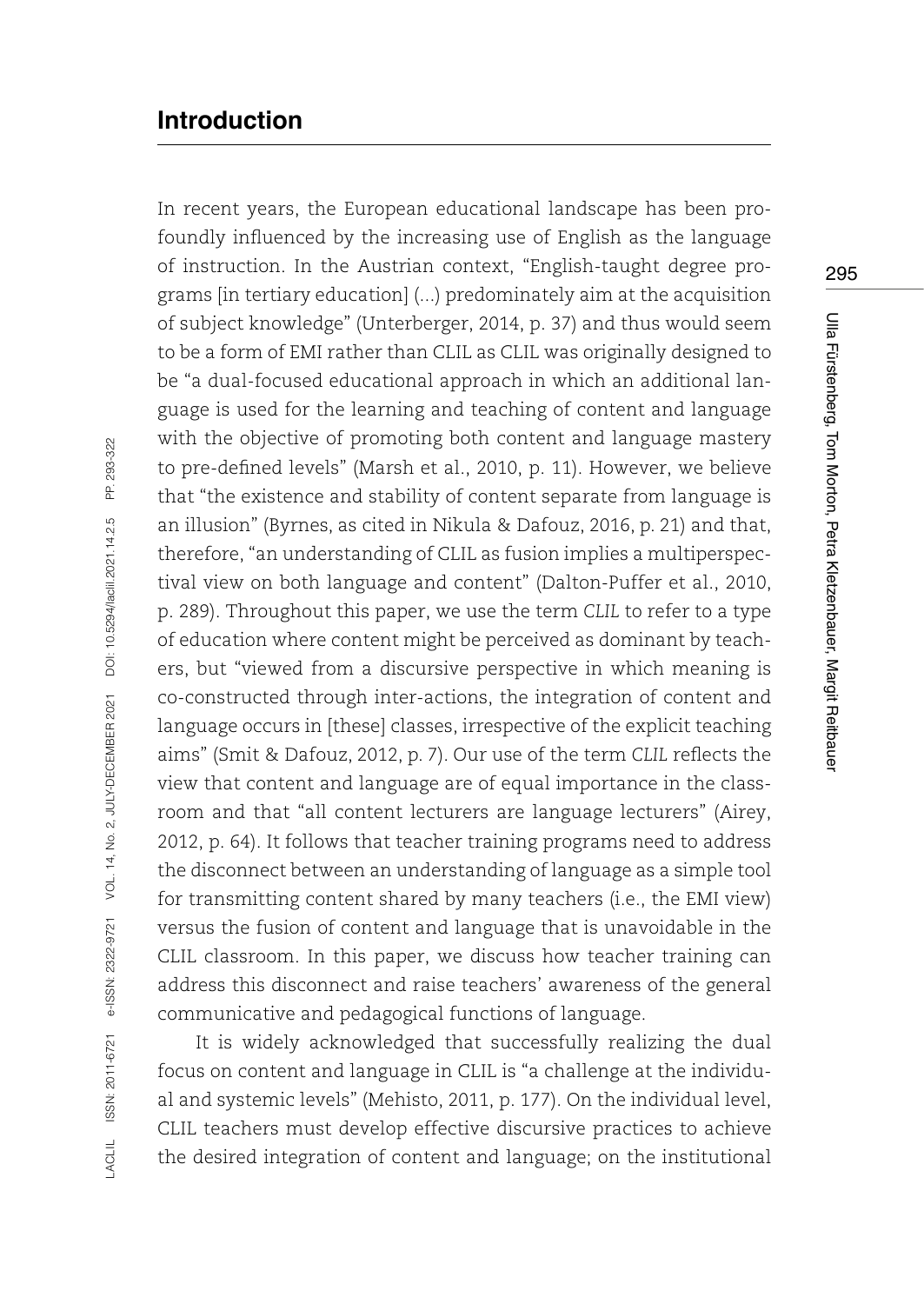level, they have to implement CLIL with insufficient support. Specifically, there are very few professional development options that address the challenges of the integration of content and language. Instead, these programs focus on either improving language proficiency or methodological and didactic competence (O'Dowd, 2018).

In traditional teacher training for CLIL, the increased cognitive load involved in processing information in a foreign language has not been addressed. This would require teachers to develop both appropriate discursive practices and teaching methods (see Roussel et al., 2017, p. 73). Meyer et al. (2015) point out that "unravelling the integrated approach and the inherent interrelationship of using language for progressing knowledge construction and meaning-making needs to be addressed, drawing together linguistic and pedagogic theoretical underpinnings" (p. 41). If the potential of CLIL is to be fully realized, mentoring and training of CLIL teachers in these areas is needed. According to Morton (2020), "there is an ever-increasing need for conceptual and practical frameworks to foster the integration of content and language" (p. 7). Familiarizing teachers with effective discursive practices for the classroom that complement their general language proficiency would facilitate deeper integration and lead to better teaching strategies combining content and language.

Data gathered in interviews with Austrian tertiary CLIL teachers in a nation-wide study on CLIL teacher well-being across educational levels [ÖNB funded project: The Subjective Well-Being of CLIL Teachers in Austria, 17136] carried out between 2017 and 2019 (see Hessel et al., 2020) showed that these teachers tend to reflect on their own foreign language competence exclusively in terms of (interpersonal) communication skills (i.e., language proficiency) outside the classroom, which they strive to improve. They seem to be unaware of the pedagogical function of language and its role in the development of students' conceptual understanding of the content they teach and, consequently, they do not express an interest in developing skills in that area.

It is worth noting that this is not exclusively a problem faced by non-native speakers teaching content through English. In fact, the concept of *knowledge about language (KAL)* was developed in Britain in the late 1980s in response to a perceived need for better L1 literacy teaching in British schools, which was understood to require "conscious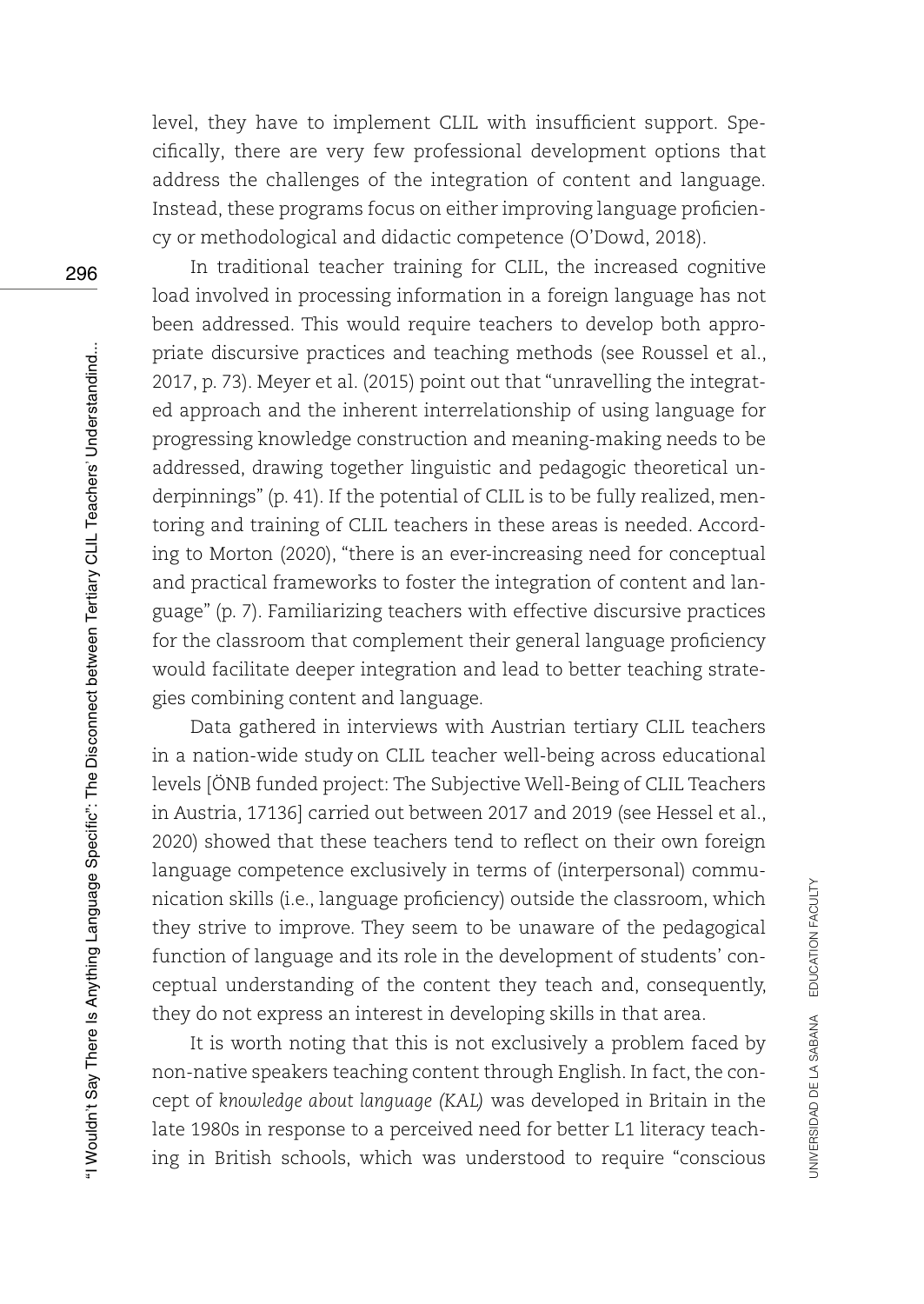awareness of the nature of language in its social, affective and cognitive domains" (Komorowska, 2014, p. 5). This interest in language awareness was then transferred to the fields of second language acquisition research and English language teaching.

In this paper, we argue that the disconnect between teachers' language engagement outside the classroom and their limited understanding of the pedagogical function of language needs to be addressed more thoroughly in CLIL teacher development. Teacher language awareness (see, for example, Andrews, 2007; Morton, 2020; Lin, 2016) must play a central role, with a special focus on the integration of content and language (Andrews & Lin, 2017). CLIL teachers have to be analysts as well as users of the language (Lindahl, 2016). Only if they receive guidance that enables them to reflect on the role of language in their professional practice, will they be able to make informed decisions about how language can be integrated into content classes in a way that facilitates conceptual understanding.

## **Language knowledge for content teaching (LKCT)**

The lack of a clear conceptualization of the language skills required by tertiary CLIL teachers has been noted by Macaro et al. (2018) in their extensive systematic review of the field. They identify, as one of the key issues arising from their review, whether the field (both researchers and EMI practitioners) can reach a consensus about what is meant by "language proficiency and teaching skills needed to teach through EMI" (p. 69) and whether it is possible to measure and certify these. This raises the question as to whether it is enough for these teachers simply to have a high level of general language proficiency (e.g., C1 or C2 in the Common European Framework), along with knowledge of the specific terminology of their subjects, or if there are some, as yet unspecified, other dimensions of language knowledge essential for teaching in an L2.

Morton (2018) proposes the construct *Language knowledge for content teaching (LKCT)*, which has two sub-domains: common language knowledge for content teaching (CLK-CT) and specialized language knowledge for content teaching (SLK-CT). The concepts of common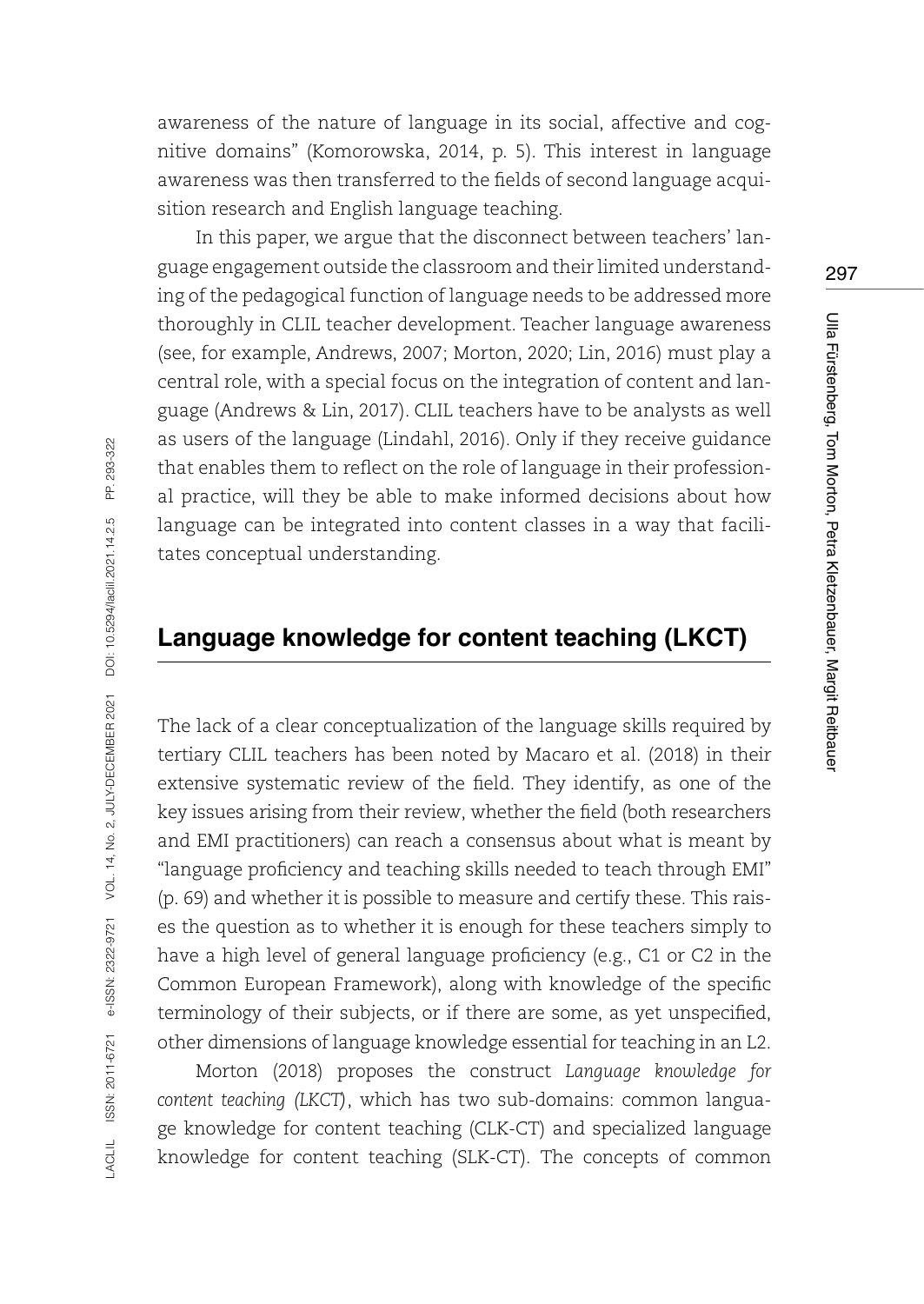and specialized knowledge draw on Ball et al.'s (2008) work on "Content Knowledge for Teaching" in mathematics education. Ball et al. distinguish between two types of content knowledge for teaching — common content knowledge (CCK) and specialized content knowledge (SCK). They define CCK as the subject matter knowledge teachers know in common with all others who have expertise in the subject, and which is used in settings other than teaching. In other words, CCK is knowledge that anyone conversant with the discipline would have, but that is not unique to teaching. Teachers, on the other hand, need not only to have the CCK they share with other knowledgeable people in their field, but they also need to use a special kind of content knowledge, one that is unique to teachers. This specialized content knowledge implies "'knowing" the content in the ways teachers do, for example, seeing it from the perspective of learners' common misconceptions about it, the different strategies and pathways learners use to acquire the content, and different ways of presenting the content to make it meaningful to learners.

Common language knowledge for content teaching (CLK-CT) extends the CCK concept to language knowledge. Just as with any other subject matter, teachers will need to be able to use the language of instruction in the ways it is used outside teaching settings, both "everyday" and in (non-teaching) academic contexts, such as keeping up to date with the field through reading. Thus, we would expect CLIL or EMI teachers who teach through English to be confident, proficient users of the language for a wide range of personal, leisure and professional (outside teaching) purposes. Specialized language knowledge for content teaching (SLK-CT) refers to the unique perspective on language as content that is the preserve of language teachers, which involves appreciating students' linguistic difficulties and misconceptions, having a repertoire of strategies with which to resolve language issues, modifying their own output, or using language deliberately to scaffold students' understandings.

While SLK-CT is of special interest in conceptualizing the language knowledge base for CLIL teaching, both types of language knowledge (SLK-CT and CLK-CT) are essential for integrating language and content in teaching. Teachers' CLK-CT will emerge in their use of a wide range of communicative functions in the classroom, their appropriate use of the lexis, grammatical structures, registers and genres of the discipline, and their flexibility in drawing on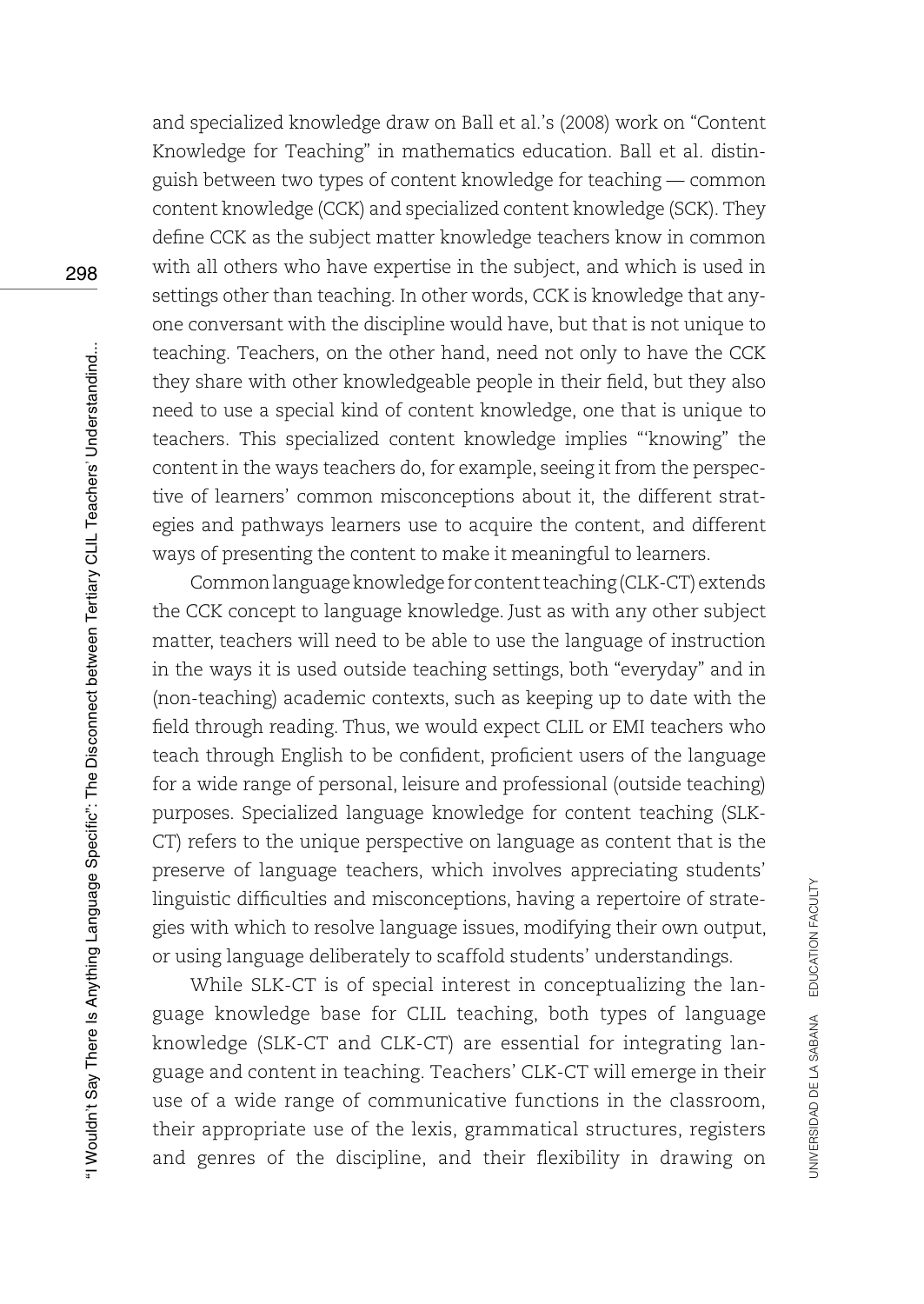non-academic language knowledge, for example in using examples and analogies. Their SLK-CT will emerge in the way in which they repair their students' linguistic misunderstandings and gaps, distinguishing between conceptual and linguistic problems. It will also be visible in the ways in which they grade their own linguistic output and use interactional strategies and types of questioning in order to co-construct knowledge and probe students' thinking. A key issue for teacher education and professional development, then, is how teachers can be made aware of both types of language knowledge and their importance and can be provided with tools that allow them to draw on both in their teaching practices.

Morton (2018) provides an example of how a CLIL science teacher uses SLK-CT to handle giving feedback to students on an experiment they have carried out. The teacher uses different interaction patterns and types of questions (questions that elicit what students observed and/or their explanations of what they observed). He scaffolds their responses by "shaping" them (Walsh, 2011) with appropriate grammatical structures, or recasting them to better reflect the conceptual content. Examples such as this illustrate the need to "fill out" the LKCT construct with examples from real classroom practice. This will help to show the multitudes of skillful actions through which teachers deploy both CLK-CT and SLK-CT in building curricular knowledge across a range of disciplines. It also highlights the need for teachers to have access to data in the form of recordings and/or transcripts of their own teaching practices. CLIL teachers are often not in the habit of reflecting on the role of language in the teaching and learning process (see, for example, Papaja, 2013). Confronted with a recording of their own teaching, it is easier for them to grasp the importance of language and understand what aspects beyond simple communicative competence they have to work on. In our study, we, therefore, established a very close link between research and coaching from the beginning. This was the objective of the exploratory case study described in the following section.

In this section, we show how we use stimulated recall (see, for example, van Someren et al., 1994) to build up TLA based on concrete examples aiming at creating a better understanding of the pedagogical function of language in CLIL.

299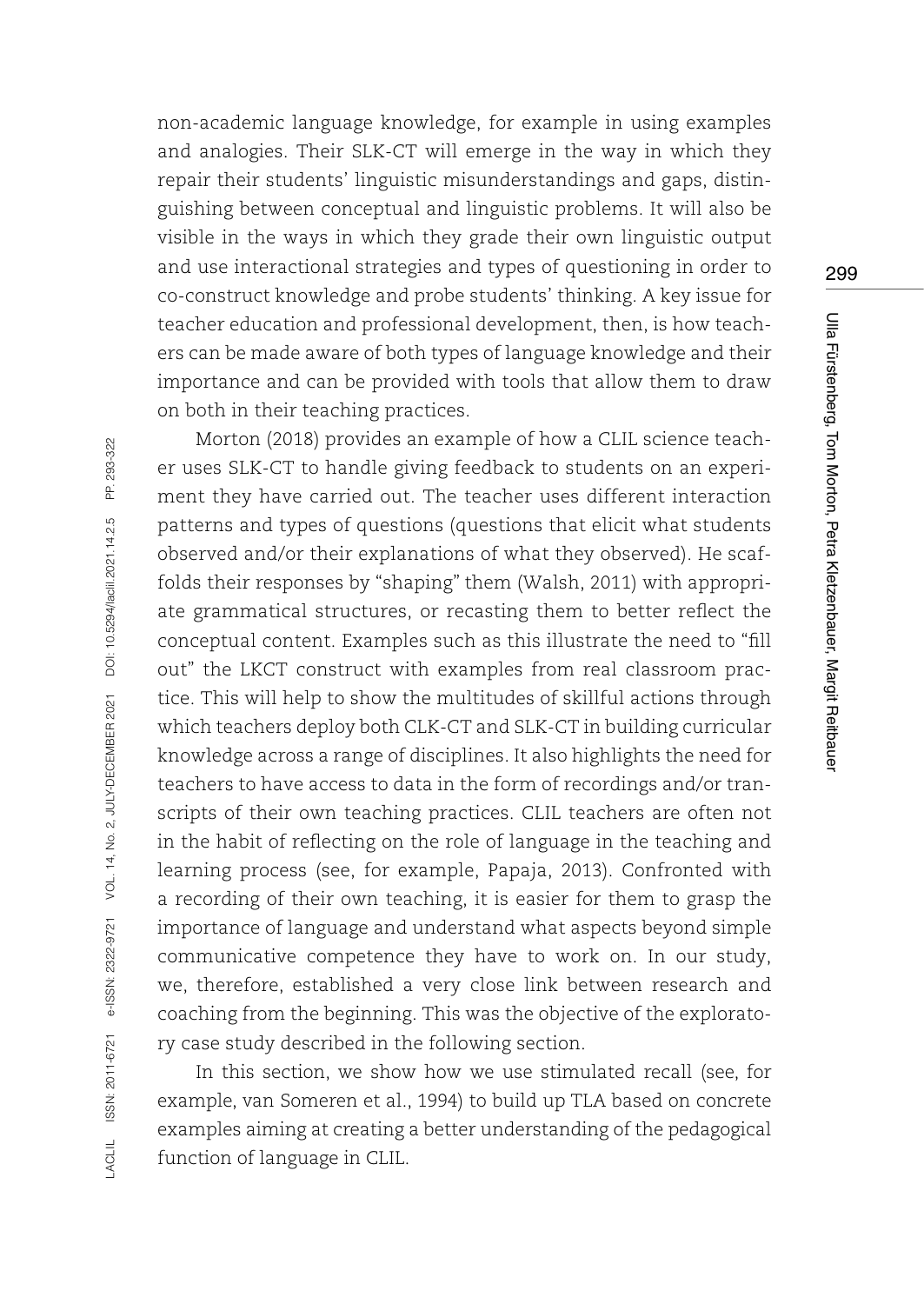# **Methodology**

The present exploratory case study was conducted at an Austrian University of Applied Sciences. We chose a mixed methods approach because it allows for an "in-depth exploration from multiple perspectives of the complexity and uniqueness of a particular project, policy, institution, programme, or system in a 'real life' context" (Simons, 2009, p. 21).

Miles and Hubermann. (2014) state that a case can be "an individual, a role, a small group, an organization, a community, or even a nation" (p. 28) in which "a phenomenon of some sort in a bounded context" (p. 28) is investigated. This case study sheds light on the classroom practices and reflections of a content specialist teaching in English, thus providing insights into the teacher's conceptualization of language and its use for pedagogical purposes. In preparation, data on self-reported attitudes of a small group of teachers working in the same setting were gathered via a questionnaire.

The study thus consisted of three phases (see Figure 1): an online questionnaire distributed to the faculty, observation and filming of a sequence of classes taught by a teacher who volunteered to participate in the study, and stimulated recall sessions with this teacher.



UNIVERSIDAD DE LA SABANA EDUCATION FACULTY

JNIVERSIDAD DE LA SABANA EDUCATION FACULTY

#### Figure 1. Research design exploratory case study (phase 1-phase 3)

300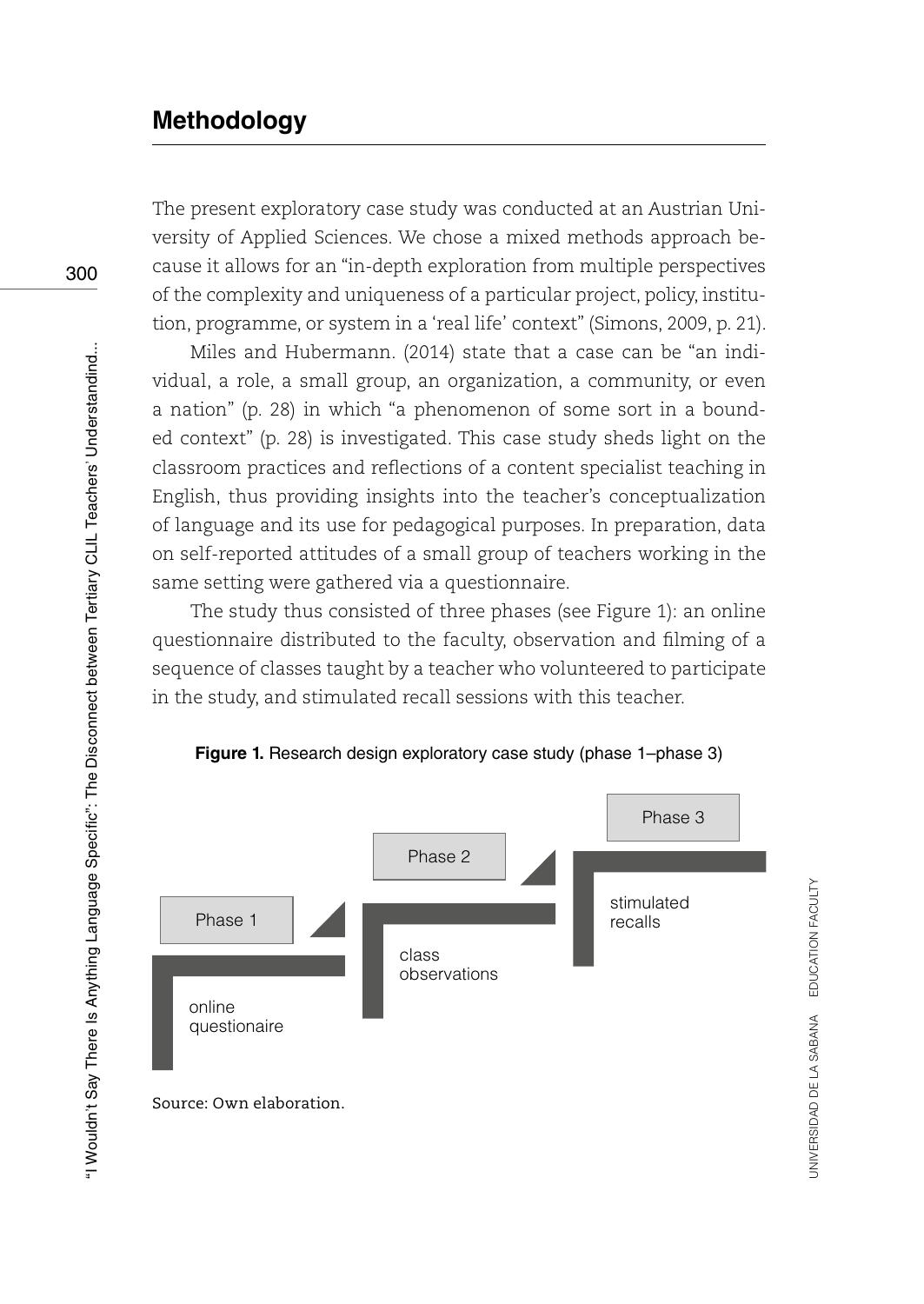The research team consisted of an English specialist from the institution in question (though not from the same department), who the teacher knew well, and an external collaborator. Both researchers have a research interest in CLIL and several years' experience in training content teachers at tertiary institutions for CLIL. With the teacher's consent, it was decided to combine teacher training and research in the stimulated recall sessions. Thus, in the third phase, the researchers additionally took on the role of coaches (referred to as Coach 1 and Coach 2 in the transcripts).

In Phase 1 of our study, the online questionnaire was distributed to all the teachers ( $n=10$ ) who teach classes in English at one department of a University of Applied Sciences in Austria. The teachers who took part in the study work in a "hard CLIL" context where the focus is clearly on content with very little attention paid to language.

The questionnaire (see Appendix A for the complete list of questions), for which we used the SurveyMonkey® tool, comprised 55 open and closed questions on topics such as: engagement with the English language outside the classroom, CLIL classroom discourse and language-sensitive teaching. The analysis of the graphic representations of the results of the questionnaire, which were generated automatically by the tool, allowed us to visualize different aspects of the disconnect such as the dramatic difference between how the participants experience English in class and in their lives outside their classroom (see Figures 2 and 3 below for a graphic representation of the results if questions 26 and 41 of the online questionnaire).





PP. 293-322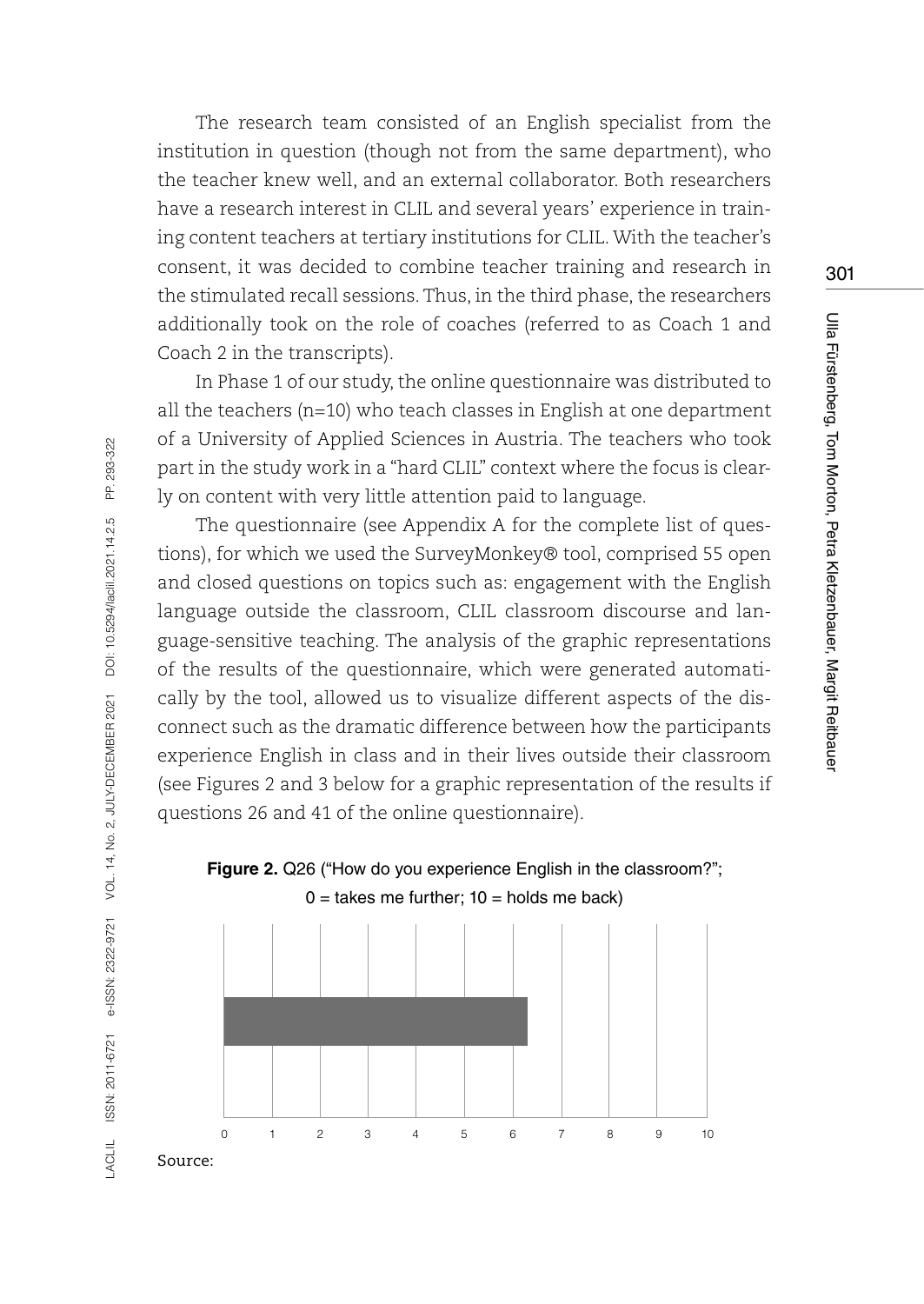

**Figure 3.** Q41 ("How do you experience English in your free time?";  $0 =$  takes me further;  $10 =$  holds me back)

Source: Graphic representation of survey data generated automatically by SurveyMonkey.

These aspects were further explored in the case study in Phase 2.

In Phase 2, we prepared the in-depth analysis of a single case. We observed and video recorded all classes of one teacher's module on human resources development in an English-medium Master's program for engineering students (total = 22.5 hrs). The teacher in question, who volunteered for the stimulated recall sessions, is an L1 speaker of German with more than ten years of experience in teaching in an international setting, and the students were a diverse group of German-speaking Austrian and international students (no L1 speakers of English).

The in-depth analysis of the case in Phase 3 took the form of stimulated recall interviews. Stimulated recall can be a useful tool to "evaluate teacher effectiveness" (Gass & Mackey, 2000, p. 16). We used it to gain insight into the factors that prompted the teacher's methodological choices and elicit information on the teacher's mental processes (see, for example, Morton, 2012).

We chose short episodes of classroom situations we had recorded to analyze with the teacher. In stimulated recall interviews, these socalled prompts support cognitively engaging information retrieval. In addition, a predefined collection of questions supports and guides the interviewee's thinking process. This form of introspection is a particularly valuable one, especially if it is carried out close to the event (Gass & Mackey, 2000). We based our questions on the findings of the questionnaire we used in Phase 1 of the study.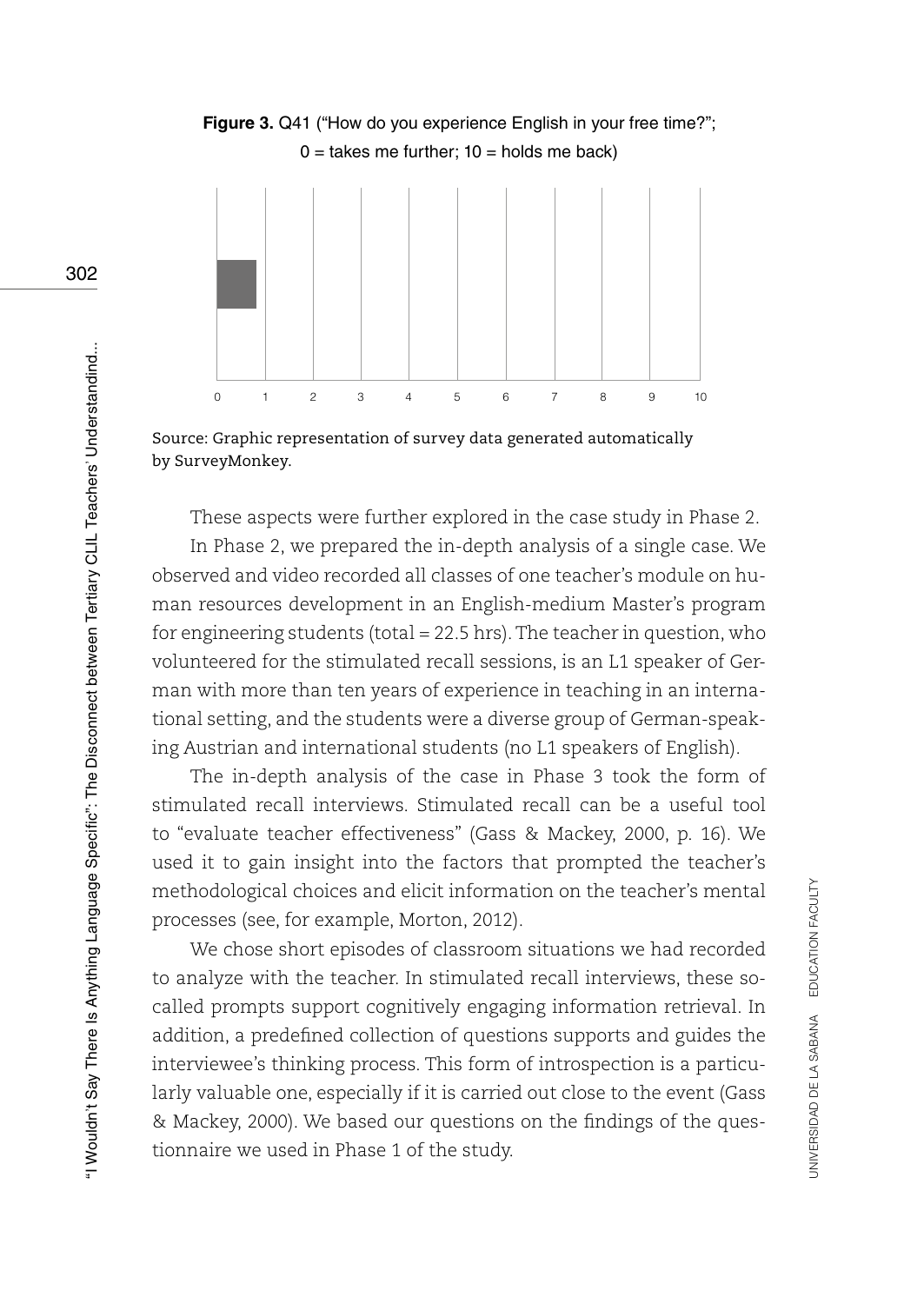In line with Mann and Walsh (2017), who coined the phrase "reflection in the wild" (p. 103), we hypothesized that teachers might also find such guided reflections helpful for developing their teaching effectiveness. Mann and Walsh (2017) stress that this should happen in a collaborative, evidence-based and dialogic way together with colleagues seeking answers to the same questions. "Snapshot" recordings should be used to allow teachers to engage more deeply with their professional practice. This kind of analysis, preferably in conversation with a teacher development expert who takes on the role of a critical friend, allows teachers to develop a "detailed and up-close understandings of [their] local context" (Mann & Walsh, 2017, p. 112).

For our stimulated recall sessions in phase 3, we, therefore, identified two teaching sequences that seemed to be particularly relevant for an investigation of the teacher's use of English for pedagogic purposes. The sequences covered the topics "organizational silos" and "management styles" (using the online voting system Mentimeter). A session for the recall interview with the teacher was arranged after the last session, which we had observed and filmed. The researchers and the teacher watched the scenes together twice. The first time, the teacher was asked to "think aloud" and describe his mental processes at that particular point in the session. This process was supported by guiding questions based on the findings of the questionnaire used in phase 1 (see appendix for a list). The second time, the teacher was asked to stop the video whenever he had a comment on the classroom scene, and the researchers also took on the role of coaches, answered the teacher's questions and offered their observations and feedback.

The stimulated recall sessions were all conducted in German (the teacher's and the researchers' shared L1). This decision was taken to remove unnecessary barriers to communication and to allow the teacher to express his thoughts freely.

To analyze the data, we opted for a thematic analysis as put forward by Clarke and Braun (2014). Using MaxQDA, we conducted several waves of coding on the transcript of the recall session. Finally, we grouped the results thematically and developed three major categories:

- 1. Challenging the disconnect
- 2. Discussing the disconnect
- 3. Resolving the disconnect

LACLIL ISSN: 2011-6721 e-ISSN: 2322-9721 VOL. 14, No. 2, JULY-DECEMBER 2021 DOI: 10.5294/laclil.2021.14.2.5 PP. 293-322

ISSN: 2011-6721 e-ISSN: 2322-9721

**ACLIL** 

VOL. 14, No. 2, JULY-DECEMBER 2021

PP. 293-322

DOI: 10.5294/laciil.2021.14.2.5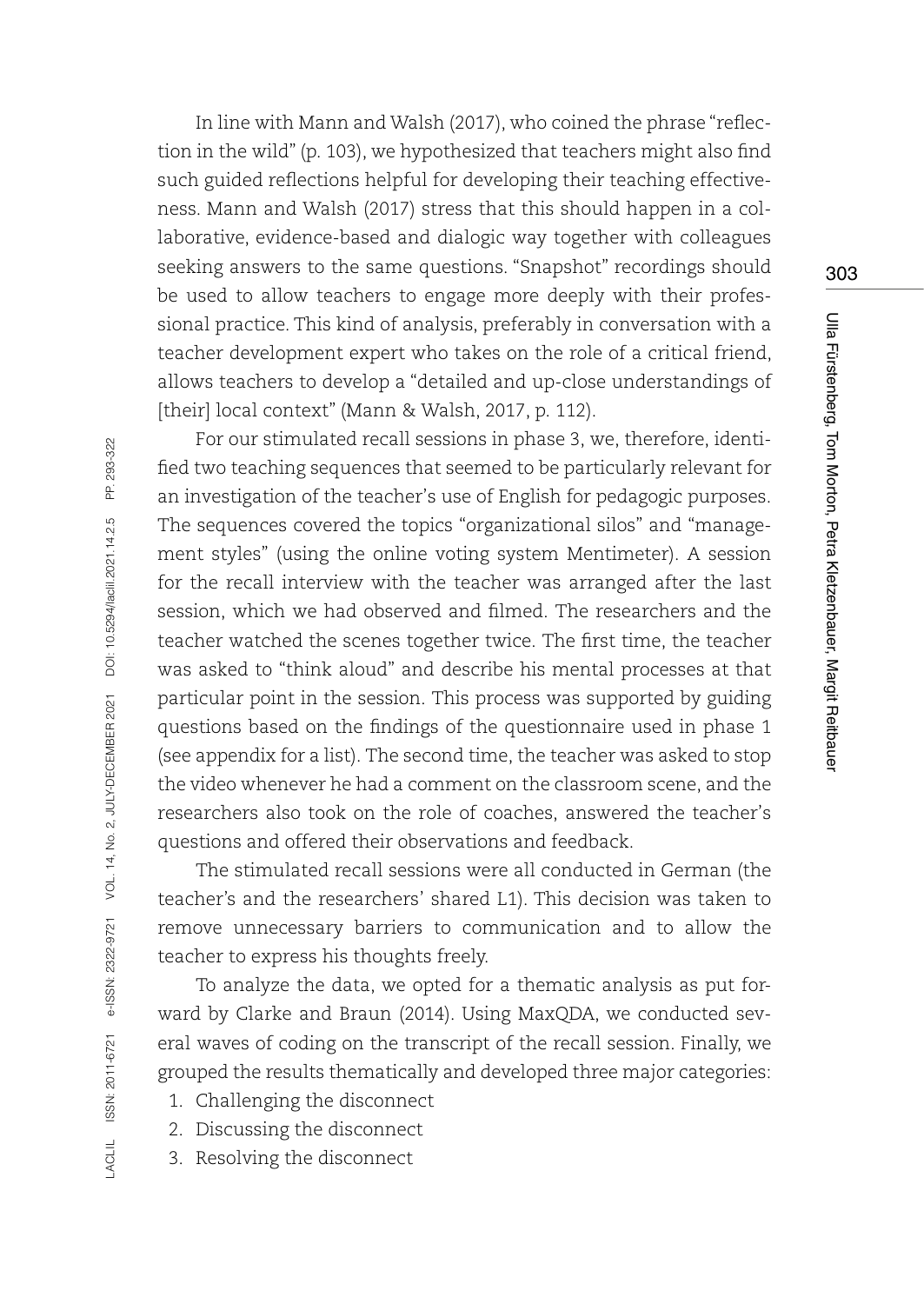In the next section, the most relevant findings of the online questionnaire are summarized. This is followed by the representation of the findings of the case study.

# **Findings**

#### **Online questionnaire**

In general, tertiary CLIL teachers tend to be satisfied with their language competence as soon as it allows them to cope in the classroom and carry out the teaching procedures that they are used to from teaching in the L1 (see Moate, 2011), but as the results of the questionnaire show, this does not indicate a general lack of interest in the English language. Although the respondents mentioned that their time to engage with English at work is limited due to their tight schedule, it seems that they do prepare for CLIL classes in terms of academic literacies. Looking up specialist vocabulary was the focus of teachers' preparation for classes, along with the attempt to produce PowerPoint slides that do not overwhelm the students linguistically.

This makes sense considering that, according to the questionnaire, CLIL teachers' main language learning goal for their students is confidence in language use, followed by the familiarity with the linguistic conventions of the respective subject area. They further mention knowledge of specialist vocabulary and the ability to speak fluently. Interestingly, the respondents agree strongly with the statements "English is a means to an end," "English is the job of the language teacher", and "graduates of CLIL programmes should be able to engage in professional discourse effortlessly." However, they only partially agree with the claim that every teacher is also a language teacher. The respondents' partial disagreement with the statement that CLIL automatically improves students' English (often summarized as "language comes by itself") might be connected to their belief that improving students' English is the job of the language teacher and thus cannot be achieved by CLIL teachers, who must focus on content knowledge. This suggests a lack of awareness of the pedagogical functions of English on the part of the respondents.

304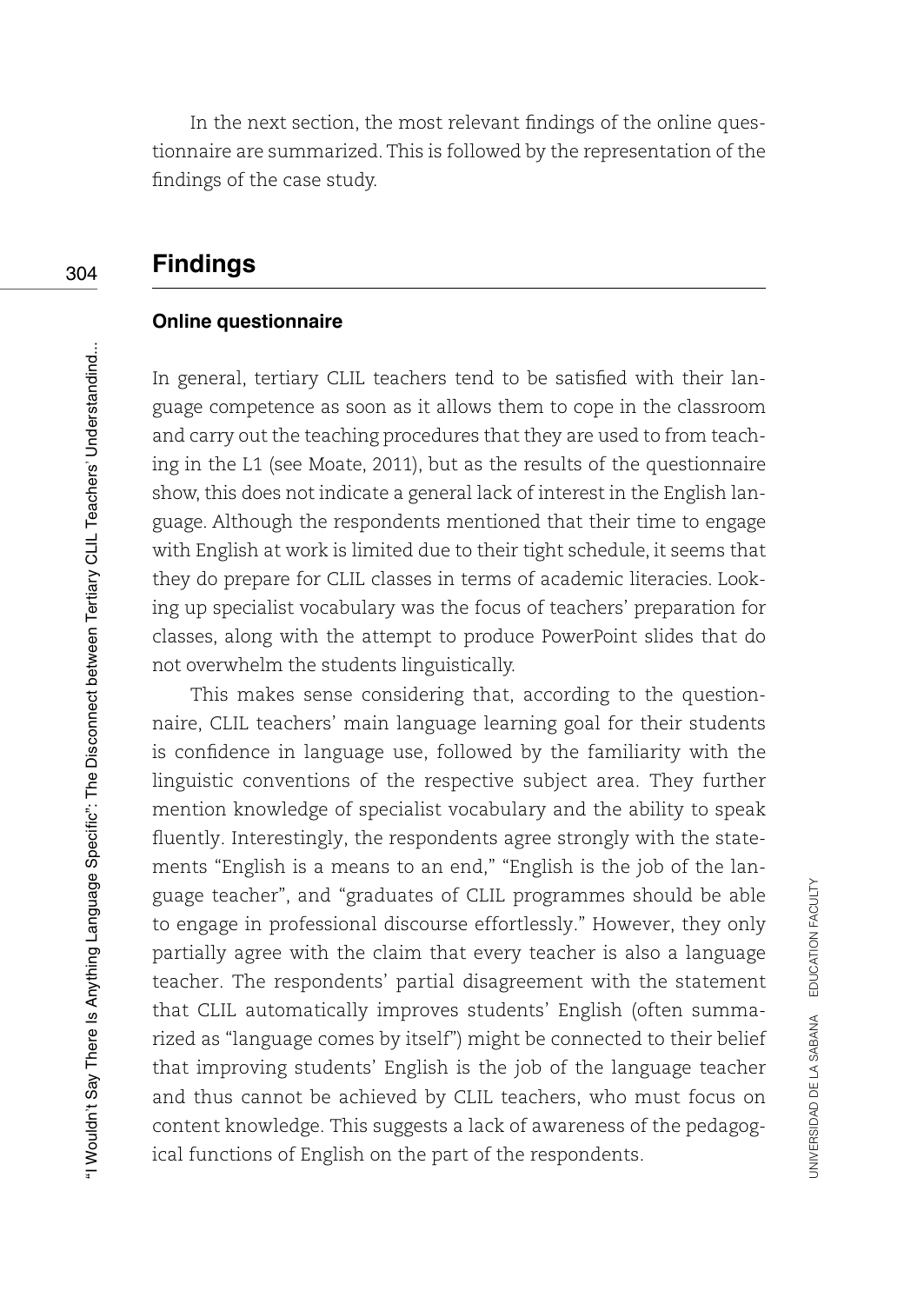Comparing teachers' attitudes towards the use of English in their private lives versus in the CLIL classroom again shows evidence of a disconnect between teachers' interests in practicing general communicative language skills and their lack of interest in the pedagogical functions of language. Most CLIL teachers state that English helps them grow personally, but, at the same time, they claim that English holds them back in their teaching. Similarly, they believe that using English in their teaching imposes boundaries, whereas using English in their free time broadens their horizons.

# **Challenging the disconnect: Classroom observation and stimulated recall**

In this section, we will present the teaching sequences we used as prompts in our stimulated recall sessions and the teacher's reflective comments. The following lesson snapshot (an exchange between the teacher (T) and a student (S)) illustrates some of the challenges the teacher in our study faces in the classroom in terms of his own language competence. His attempt to elaborate on the concepts of intrinsic versus extrinsic motivation is hampered by his lack of specialist vocabulary.

T: What is this trigger, how can you call it?

S: External trigger.

T: External trigger, yeah. Like money, yeah. Or like if you do this, then you will get a pain, yeah. Or if you can do this, then you will get the money. That's external motivation. And we all know that external motivation is somehow successful […].

The teacher seems to confuse "external" and "extrinsic" and uses circumlocutions like "you will get a pain" for punishment and "you will get the money" instead of reward. In addition, he tends to use everyday explanations instead of a more academic register. Consequently, the dialogic interactions required for the scaffolding of academic language development (Mahan, 2020) remain scarce. The teacher holds high expectations as far as the standard of his own teaching is concerned. However, his thinking about the pedagogic function of language in CLIL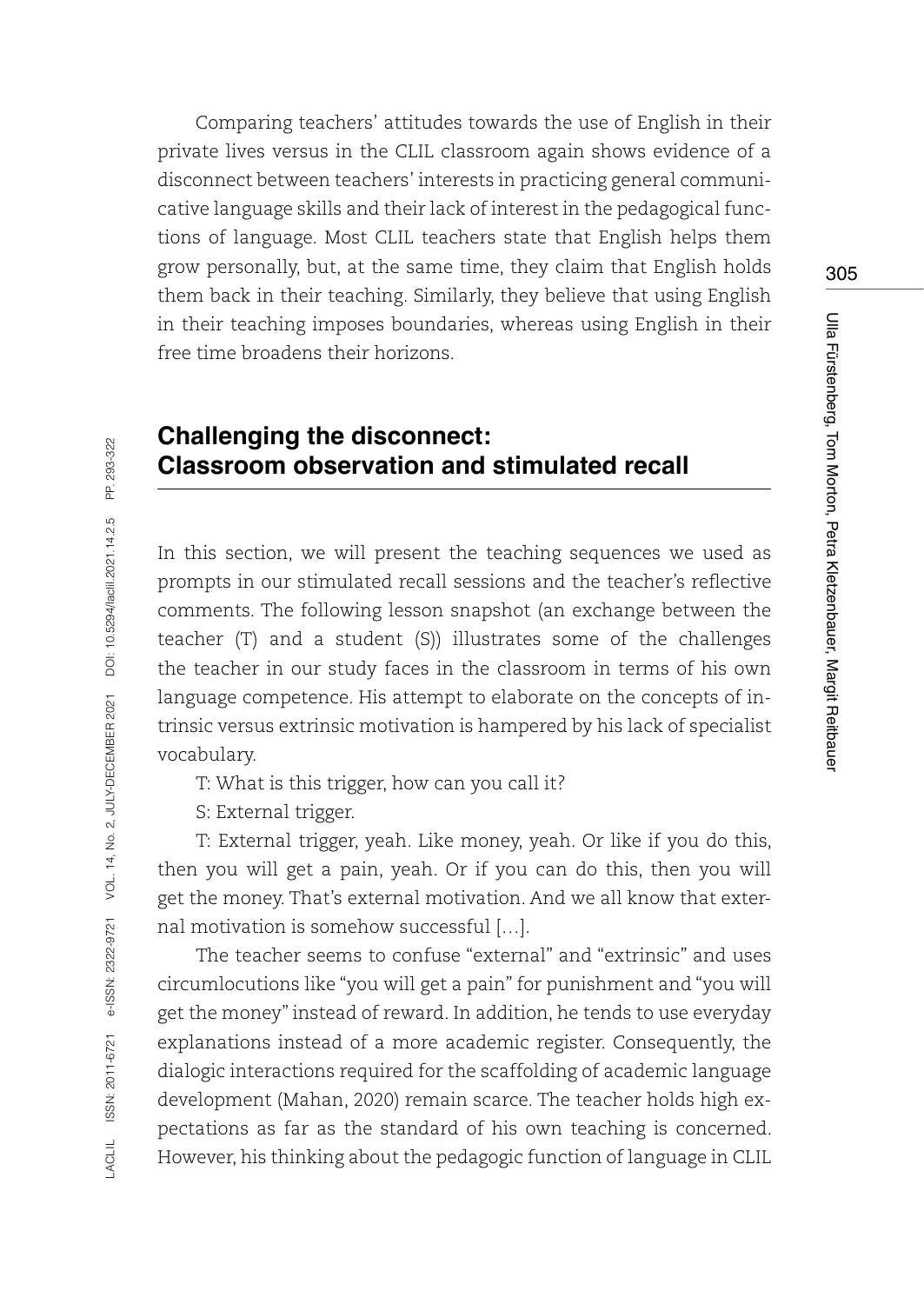is limited and reduced to a strong focus on vocabulary, as the following extract from the recall session shows:

Language-wise — well, ok, I mean, I don't know a lot of words, and that's kind of — somehow — I know exactly what words are going to come, because I don't have a lot to choose from, yes?

The following extract from the recall session seems to indicate that the teacher might be aware of the importance of employing meta-discursive strategies in classroom discourse and realizes that his classroom practice falls short in this area. Again, he explains this by referring to his lack of vocabulary.

In German it's easier, you can play with it more. You can have a better grip on the situation. I can react verbally. In English, I need more preparation and so on. That definitely… these transitions, the explanations, the justifications, closing topics, summarizing. That's just as relevant in German but in English it's even more, because it's more difficult in terms of vocabulary and the language.

Interestingly, when reflecting on his classroom practice in this passage, he even names specific techniques to structure content and achieve coherence in a lesson (e.g., summarizing, signposting). He argues that this is easy for him in German, but he lacks the vocabulary to do so in English. He identifies his knowledge of vocabulary as the main impediment to successfully using language for pedagogical purposes. However, "teaching content in a foreign language takes more than just being equipped with some key terms and expressions" (Reitbauer et al., 2018, p. 91).

Another consequence of his perceived vocabulary limitations that he mentions in the recall session is the overuse of certain words and phrases, e.g., "focus on." Although this overuse does not impede successful communication, it does have a negative impact on his attitude towards teaching in English.

Before every session I think to myself, shit, I really don't want to do this [teaching in English] now […] in the normal German sessions it's much easier for me.

When he comments on his use of tools such as videos and audience-response systems in his teaching, he focuses almost exclusively on didactic considerations. For example, in one of his classes, the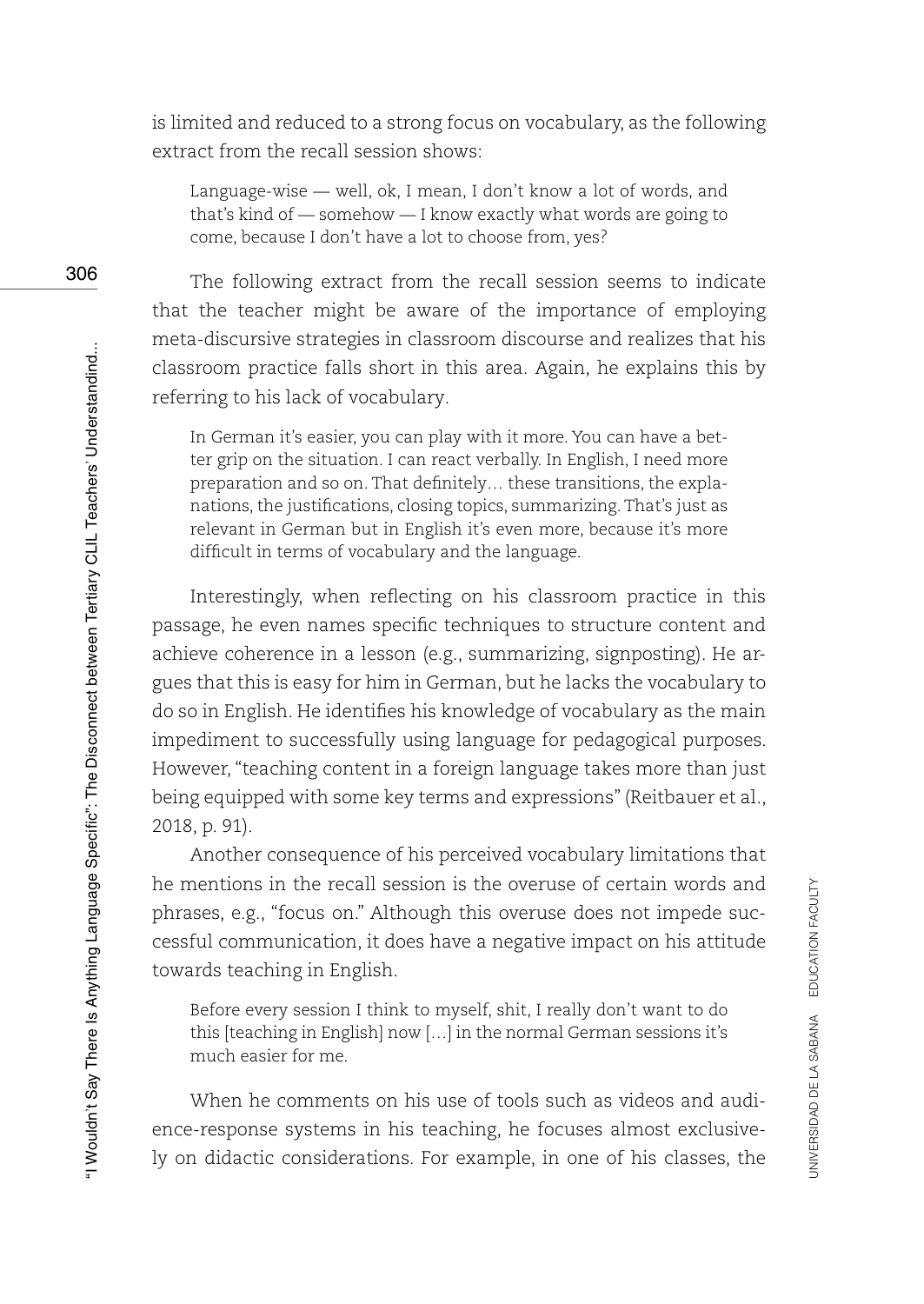teacher used the audience-response tool Mentimeter and made the following comment on his choice of methodology in the recall interview:

So the goal was to choose something that's a bit interactive, a bit different from, erm, just raising your hand, yeah? [Mentimeter is] an organized form of participation.

When asked directly whether he had considered the impact of using Mentimeter on classroom discourse, he said:

To be honest, nothing at all… I wasn't thinking about language, I just thought about maybe using a method [i.e., mentimeter.com] that was a bit more attractive.

When integrating videos in class, he has a didactic purpose in mind. However, he misses the opportunity to clearly communicate this purpose to the students. During the recall session he discussed the potential of the tool and his failure to fully exploit it:

And I'd like to, but — that would have been even better — tell them to watch it and ask what they see, from their perspective, what do they like, what do they not like so much in this video. Watch it like that, right? So, don't just watch it, that was — that was probably the stupidest way to do it: "here's a video, click."

Despite his personal interest in the content of the videos that he incorporates into his teaching, there is no evidence that he uses them as supportive materials to help students understand language in context in a way that would aid the development of their academic language. He implies that he would be able to do so in German by asking follow-up questions.

I could ask more sophisticated follow-up questions […] with types of questions that don't work because they don't elicit any answers, in German I could provide a bit more input, so … more variation. [In English] There is no answer, and then I answer myself rather than thinking about whether I should add another bit [of input] and how I should phrase that input. It is definitely heavier going, right? So, I could probably dance with the subject matter more in the German language.

One of the strategies he would like to incorporate in his teaching is elaboration, i.e., prompting the student to justify or lengthen their answers (see, for example, McNeil, 2011). However, he feels he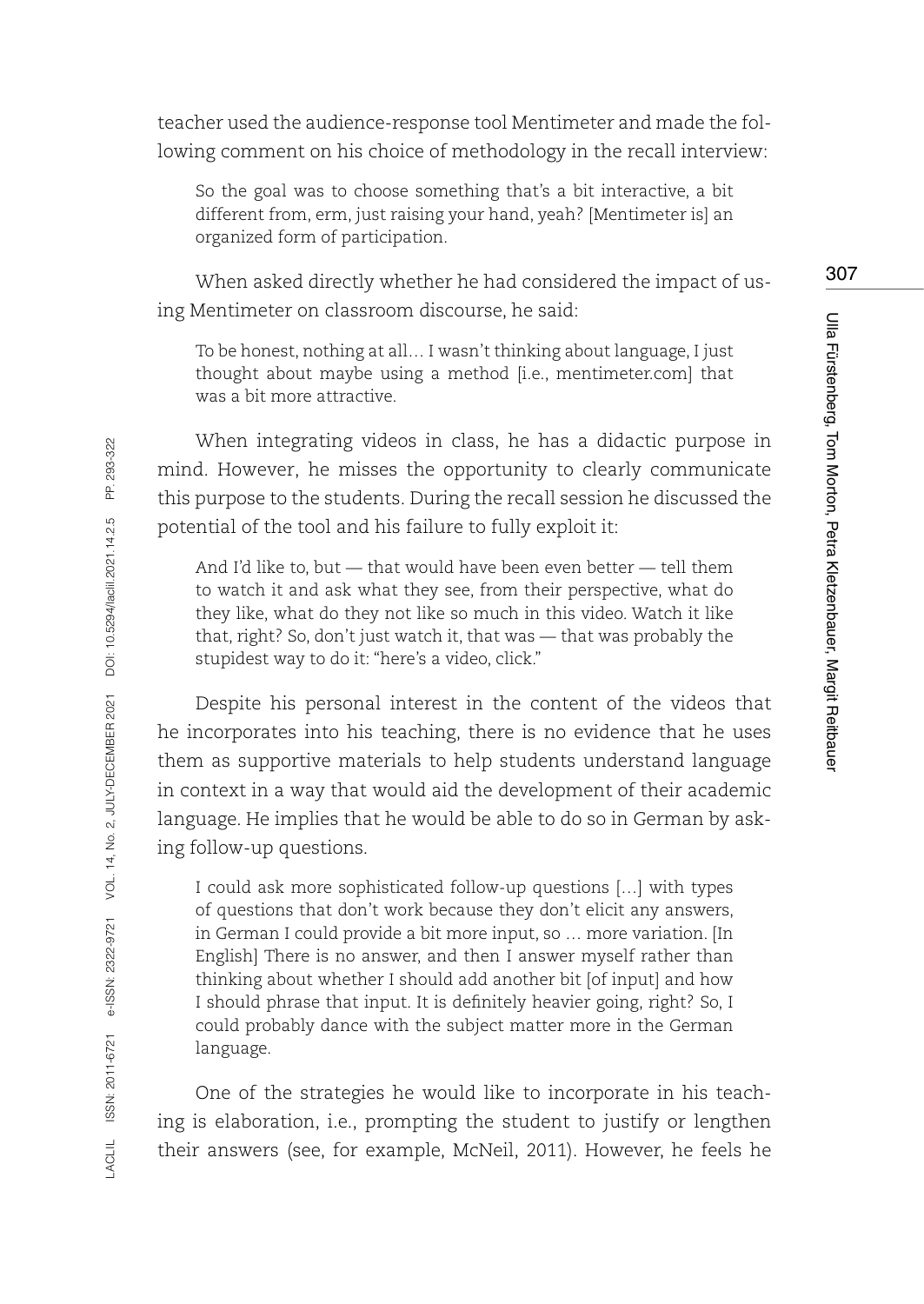cannot realize his ideal form of classroom interaction, which results in a teaching style dominated by teacher monologues.

Maybe I felt a bit alone – like, here I am up the front carrying on like a clown about extrinsic/intrinsic and explain this to them and, yeah – well, yeah, you could be more dialog-like about this […] The way it was, I was having the discussion at the front of the room by myself, kind of like a talk show host.

As the examples above show, the teacher's reflection on the teaching situation is a very thoughtful and sophisticated one in terms of methodology, while his conceptualization of the role of language for teaching and building knowledge is not equally well-developed.

# **Discussing the disconnect in CLIL**

Based on our findings, it appears that the CLIL teacher's conceptualization of language is limited, focusing merely on vocabulary knowledge. He does not seem to have a clear concept of the pedagogical function of English in the CLIL classroom. This is mirrored in his comments on his inability to use interaction as a tool for mediating and assisting learning. He also comments on his struggle to adjust his teacher talk to the purpose of the activity, which also includes the effective use of questions. This disconnect between his general understanding of the communicative function and the pedagogical function of language has far reaching consequences.

In Morton's (2018) terms, he is not aware of the potential of SLK-CT to improve his classroom practices and the learning outcomes of his students. Interestingly, as soon as the researchers addressed language issues directly in the recall sessions and thus triggered reflections on language, he was able to see the boundaries that his limited language skills impose on his classroom interactional competence. This is in line with the findings of Escobar-Uremeneta and Walsh (2017), who argue that the development of academic discourse is limited in the classroom due to the scarcity of teacher elicitations. In other words, teachers need to work on their Classroom Interactional Competence (CIC) in order to use the pedagogical functions of language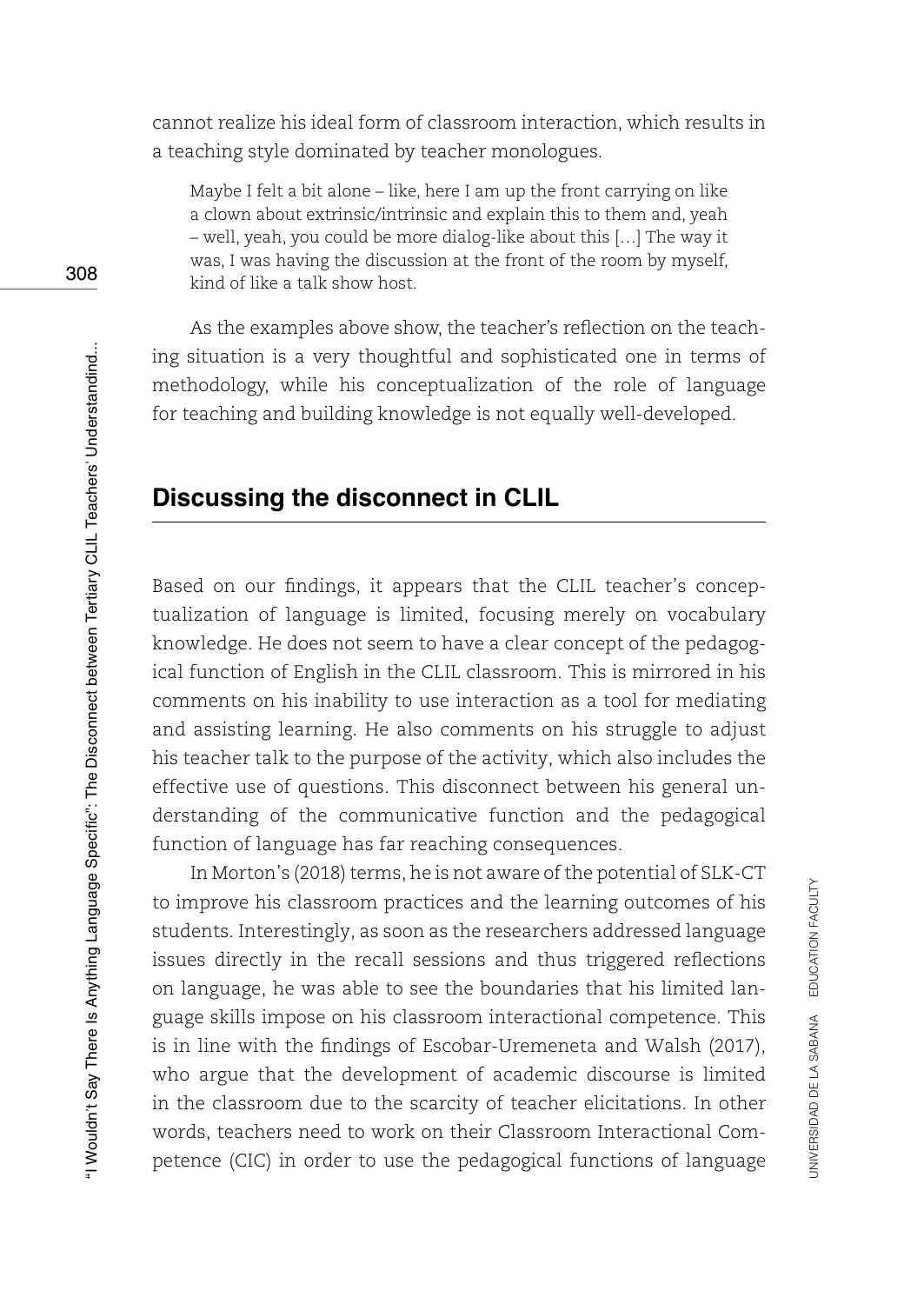successfully. Pedagogical goals and the language used to achieve them are inseparable and thus teachers need to be sensitized "to the complex interplay of language, interaction and learning" (p. 20).

The teacher's reflections clearly indicate his wish to improve his classroom communication competence, which is aligns with his constructivist understanding of learning. He holds a strong implicit belief in collective mediation, discovery learning and socially mediated activity frameworks (SMA) (Gabillon & Ailincai, 2015), which he is unable to realize when teaching in English due to his limited SLK-CT. In line with the findings of Mahan (2020), a lack of scaffolding strategies impairs the comprehension of new material, a fact that the teacher, based on his comments, seems to be aware of. In this context, he specifically mentioned his inability to spontaneously ask follow-up questions in the language of instruction. This is consistent with the results of previous studies (see, for example, Dalton-Puffer, 2007; Banse et al., 2017), which suggest that the extensive use of display questions in which the teacher knows the answer is favored by the majority of CLIL teachers, although these questions do not encourage students to interact with the teacher and produce complex answers.

This tendency to limit classroom interaction to lecturing and the use of occasional display question impedes the development of students' academic language, which, according to the results of our questionnaire, was clearly stated as an aim of CLIL teachers. As Cummins (2013) claims, academic language is particularly difficult to acquire, since meaning very often cannot be inferred from the context. To fully exploit the supportive teaching materials, it would be necessary to carefully plan teaching sequences in advance with language development in mind. The teacher's comments indicate that he is not in the habit of planning his teaching in this way.

# **Resolving the disconnect: Implications for teacher training**

We argue that teacher training for CLIL should address the general communicative and the pedagogical functions of language and draw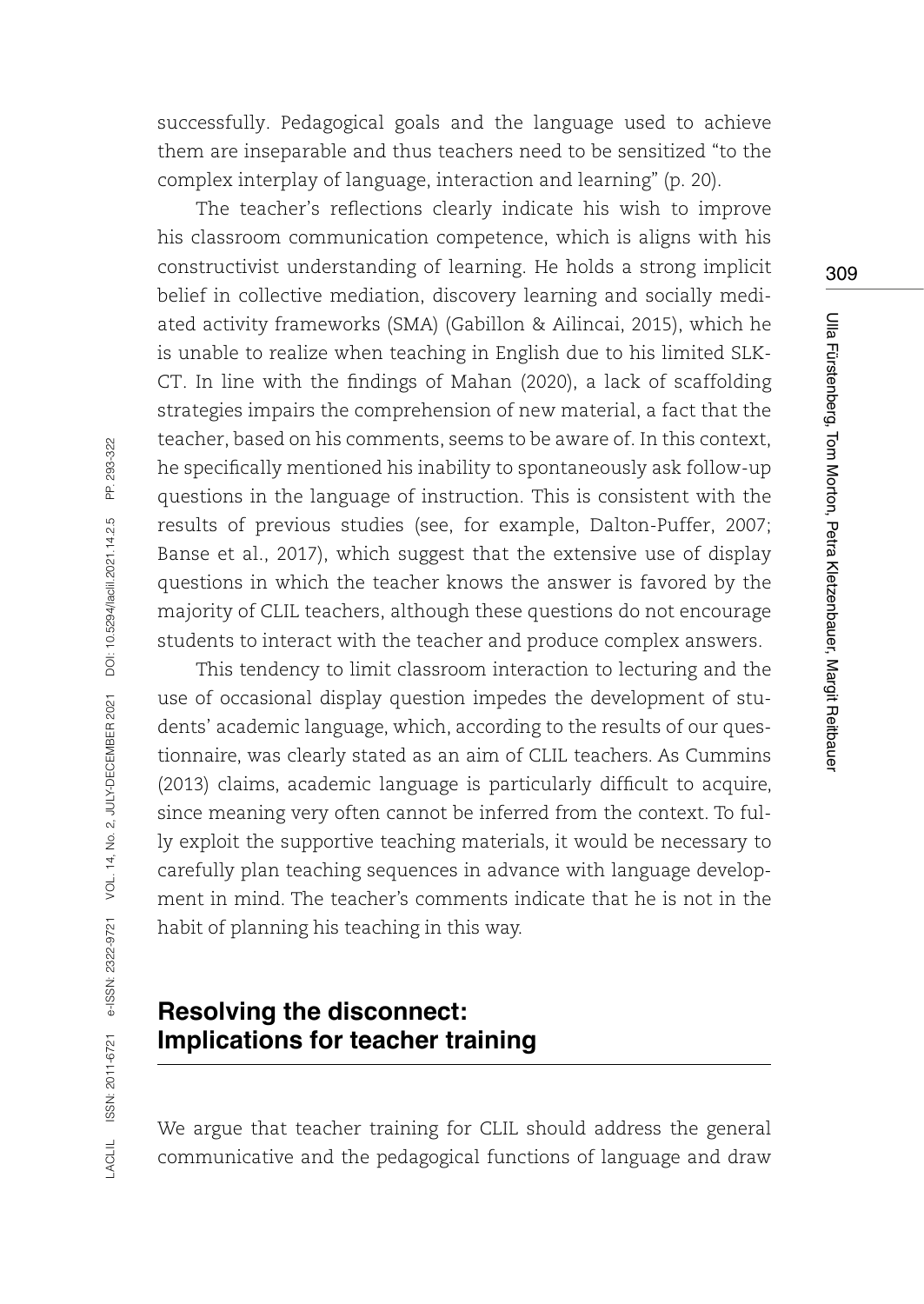teachers' attention to the disconnect that shapes their classroom practices. In line with Andrews (2007), we argue that "a combination of language-related self-reflection and focused collaborative activity [...] represents the most effective way of helping L2 teachers to achieve enhanced levels of language awareness and the development of pedagogical strategies for dealing with language" (p. 189) for their specific teaching contexts. In coaching CLIL teachers, stimulated recall sessions could guide the participating teachers towards developing TLA that encompasses SLK-CT. The following examples provide possible realizations of interventions.

Successful interventions must be based on the building of mutual trust between the teacher and the coaches. Specifically, it is important to respect the teachers' own interpretation of what they experience in their classroom, rather than impose the coaches' interpretation on them right away. This can then be the foundation for exploring the role of language together, as in the following example:

Teacher: Clearly the main problem was the bad briefing, I mean the unclear — I went in too fast, I didn't thoroughly —

Coach 1: I wouldn't say it was a bad briefing […] it's definitely not the quality of the instructions, it's the sequencing […].

Teacher: Sequencing, what do you mean exactly, sequencing? Coach 1: What do I do first, you should consider, ok, today I want to use Mentimeter because that means they [the students] are more active, and then you think, specifically […] what is the sequence here, so, first there's an explanation […] and the following terms will be checked…

Teacher: […] and some of those will have to be explained first, exactly — what does "line manager" mean or whatever and so on.

Here, the teacher repeatedly uses the word "briefing" to refer to his instructions, and the coaches adopt his terminology. When he is not sure what they mean by "sequencing," this is clarified. In this way, the coaches and the teacher create a common basis for talking about language issues. At the end of the passage, the teacher discusses how he could have used classroom language more effectively and gives one specific example (pre-teaching the meaning of "line manager").

Moreover, at this stage, it is important to introduce the relevant pedagogic functions of language as soon as they are noticed by the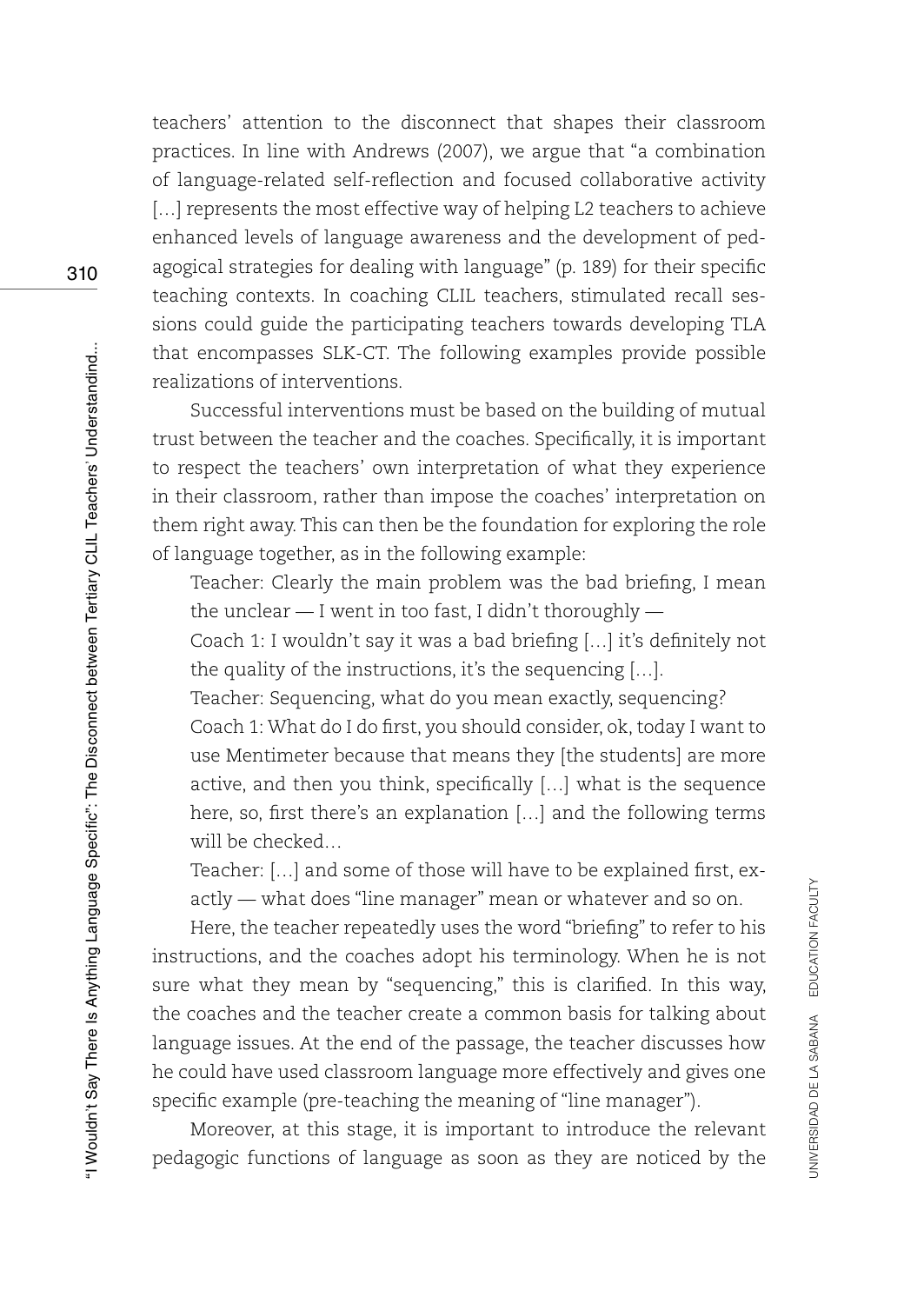teacher. Here, the teacher reflects on an aspect of his own language use that he is beginning to view as problematic, based on the analysis of the video in the stimulated recall session:

Teacher: I try to explain again, while they are working, what I explained at the beginning, maybe in different words. My intention is to provide clearer guidance for when we have a discussion at the end, but it's possible […] that this is lost because they are working. Coach 2: That depends a lot on what you are doing at the time [coach adds some specific suggestions for dealing with this problem] […] because then they also have to put in some work on the linguistic level, and when they engage with it, they also benefit linguistically […].

Coach 1: A deeper form of engagement.

In this example, the teacher is looking for a solution to an unsatisfactory aspect of his teaching. Once the teacher has seen for himself that there is a problem with a specific aspect of his classroom language use, the coaches can work out a solution with him.

To conclude, the combination of stimulated recall and coaching may allow teacher trainers to address the disconnect between the general communicative function and the pedagogical function of language more effectively and help to develop teachers' awareness of the importance of SLK-CT.

# **Limitations**

We are aware that "epistemology, methodology and the choice of paradigms are all influenced by the values and beliefs, as well as the identities, of the researchers and the researched" (Hartas, 2010, p. 20) and that the judgements we make are shaped by our experiences and roles. However, the particular and potentially problematic position of one of the researchers, who is part of the same institution as the participants of the study, was addressed in the data analysis, where the external perspectives of the other co-authors acted as a corrective. Concerning the small sample size in Phase 1, we have been careful to avoid overgeneralizations in our presentations of the findings.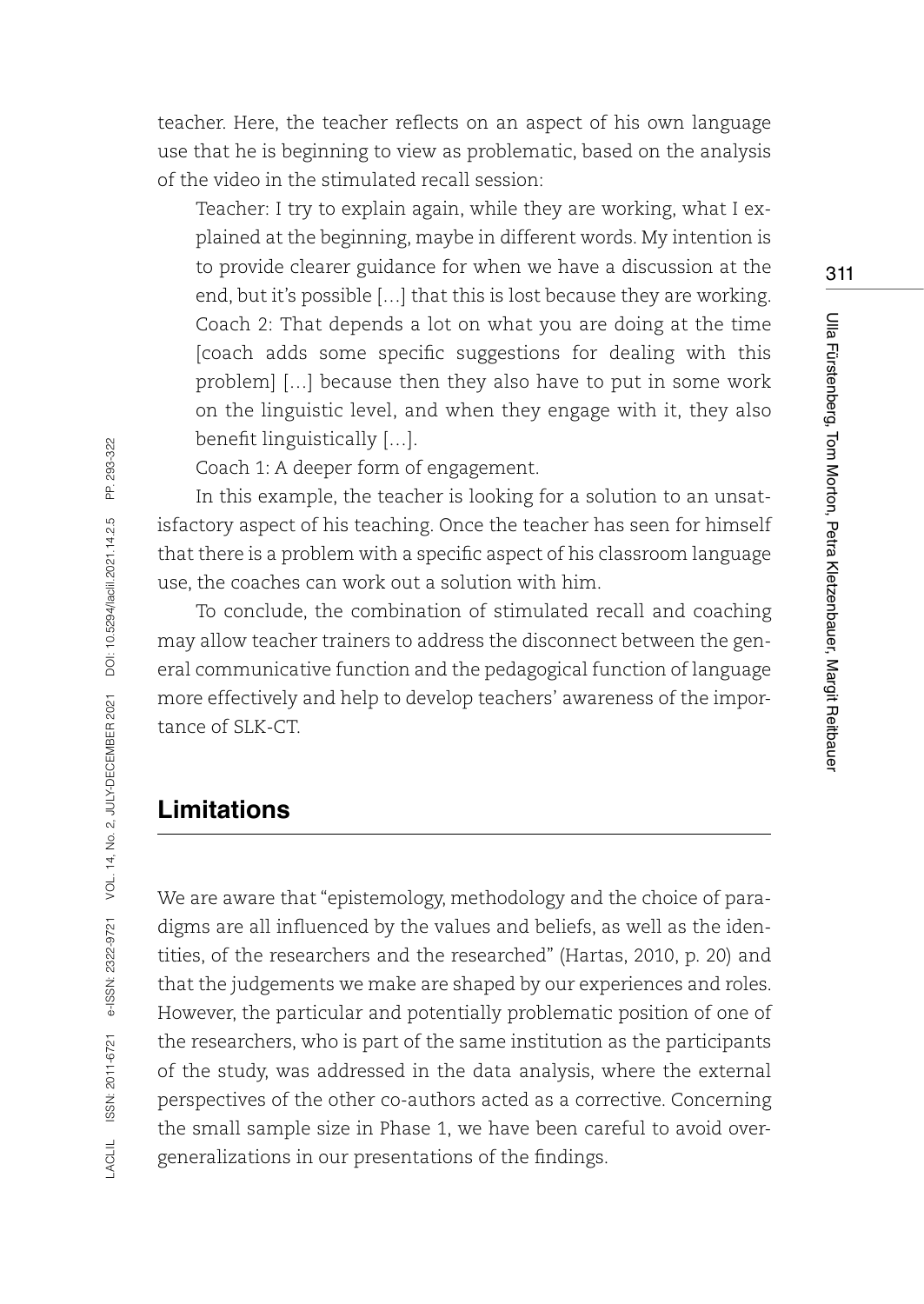# **Conclusion**

Teaching complex subject-matter in a second language poses many challenges to teachers who have limited proficiency in their language of instruction. Effective CLIL teacher training must take the complexity of the teachers' situation into account. An effective first step is to let the teachers discuss their experiences on their own terms in stimulated recall settings. The advantage of this method is that it enables the trainers to provide clear and detailed feedback on language use in recorded lessons and use concrete, authentic examples from the teachers' own lessons to explore the links between language, content, and methods (see, for example, Reitbauer et al., 2018).

Language Awareness (LA), specifically an awareness of SLK-CT, is therefore another element that must be part of CLIL teacher training to enable tertiary CLIL teachers to cope with the challenges of their particular teaching situation and to make informed choices about how and in which way language needs to play a role in their teaching.

As already mentioned, we need to fit teachers' existing understanding of language into this new framework for CLIL teacher training and help them to use their own linguistic resources effectively. This can be done by setting realistic language goals to work towards with teaching in mind, e.g., improve a teacher's signposting when presenting or lecturing, exploring effective strategies for introducing activities and explaining their purpose clearly to students.

In addition to that, professional development in CLIL in HE needs to be a collaborative, dialogic and dynamic process (He & Lin, 2018). CLIL teacher trainers need to develop materials focusing on effective discursive practices for the classroom that take into account subject conventions, as well as the teacher's level of English and their personal communication style (see Airey et al. 2017). The different ways content knowledge is unpacked in different subjects will have implications for the language used in the CLIL classrooms by content specialists. Thus, a key issue for teacher educators is the extent to which this knowledge can be brought to conscious awareness so that teachers can deploy it in ways that better fit their stated purpose in dealing with content. Teacher training based on the SLK-CT

UNIVERSIDAD DE LA SABANA EDUCATION FACULTY

JNIVERSIDAD DE LA SABANA EDUCATION FACULTY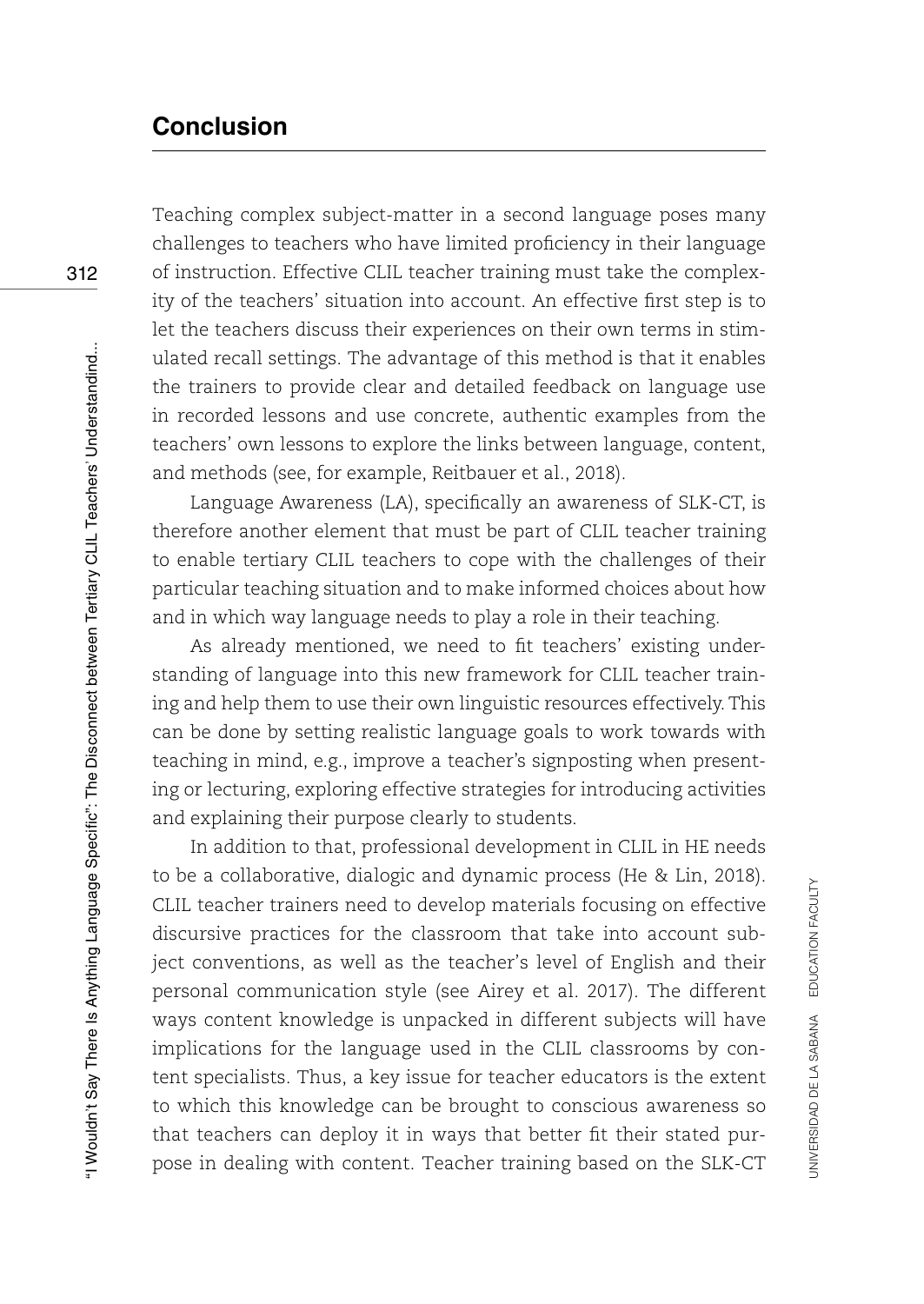framework could disentangle the myth of language being solely a medium of instruction and show content teachers how language in CLIL can be enriching if they have a better understanding of the connection between content and language based on a systematic analysis of their own language use in the classroom.

In conclusion, more studies that allow trainers and CLIL programme designers to make better informed recommendations based on teachers' authentic thinking are needed. Mixed methods studies that use stimulated recall designs seem like a particularly promising avenue to explore and also lend themselves to teacher training models that closely link research and coaching.

#### **References**

- Airey, J. (2012). I don't teach language. The linguistic attitudes of physics lecturers in Sweden. *AILA Review*, *25*(25), 64–79. [https://doi.](https://doi.org/10.1075/aila.25.05air) [org/10.1075/aila.25.05air](https://doi.org/10.1075/aila.25.05air)
- Airey, J., Lauridsen, K. M., Räsänen, A., Salö, L., & Schwach, V. (2017). The expansion of English-medium instruction in the Nordic countries: Can top-down university language policies encourage bottom-up disciplinary literacy goals? *Higher Education*, 73(4), 561–576. [https://](https://doi.org/10.1007/s10734-015-9950-2) [doi.org/10.1007/s10734-015-9950-2](https://doi.org/10.1007/s10734-015-9950-2)
- Andrews, S. (2007). *Teacher language awareness*. Cambridge University Press. <https://doi.org/10.1017/CBO9780511497643>
- Andrews, S., & Lin, A. M. (2017). Language awareness and teacher development. In P. Garrett & J. Cots (Eds.), *The Routledge handbook of language awareness* (pp. 57–74). Routledge. [https://doi.](https://doi.org/10.4324/9781315676494-4) [org/10.4324/9781315676494-4](https://doi.org/10.4324/9781315676494-4)
- Ball, D. L., Thames, M. H., & Phelps, G. (2008). Content knowledge for teaching: What makes it special. *Journal of Teacher Education*, *59*(5), 389–407. <https://doi.org/10.1177/0022487108324554>
- Banse, H. W., Palacios, N.A., Merritt, E. G., & Rimm-Kaufman, S. E. (2017). Scaffolding English language learners' mathematical talk in the context of calendar math. *Journal of Educational Research*, *110*(2), 199–208. <https://doi.org/10.1080/00220671.2015.1075187>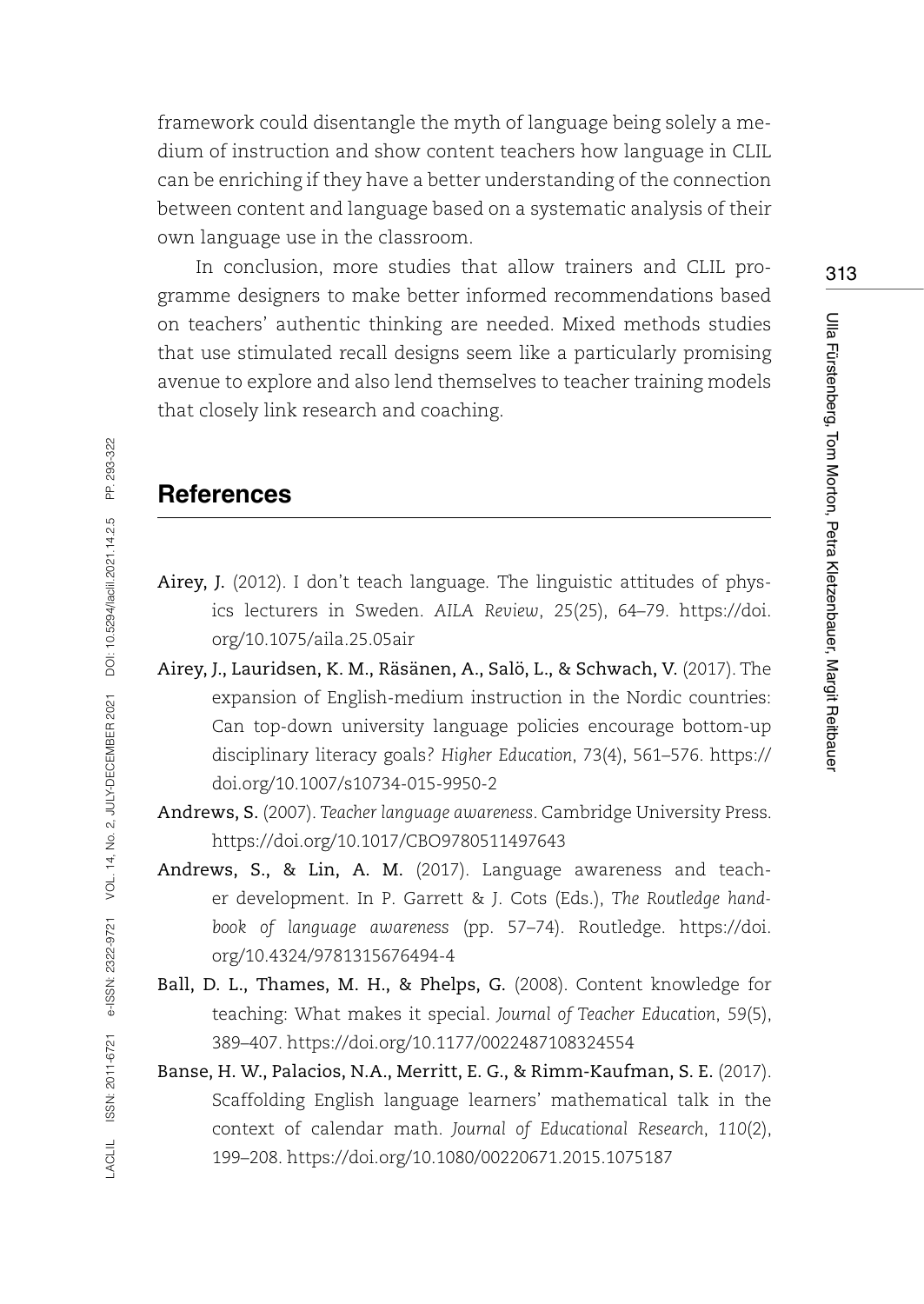- Clarke, V., & Braun, V. (2014). Thematic analysis. *Encyclopedia of critical psychology*. Springer. [https://doi.org/10.1007/978-1-4614-5583-7\\_311](https://doi.org/10.1007/978-1-4614-5583-7_311)
- Cummins, J. (2013). BICS and CALP: Empirical support, theoretical status, and policy implications of a controversial distinction. In M. Hawkins (Ed.), *Framing languages and literacies: Socially situated views and perspectives* (pp. 10–23). Routledge.
- Dalton-Puffer, C. (2007). *Discourse in content and language integrated learning (CLIL) classrooms*. John Benjamins.<https://doi.org/10.1075/lllt.20>
- Dalton-Puffer, C., Nikula, T., & Smit, U. (Eds.). (2010). *Language use and language learning in CLIL classrooms* (Vol. 7). John Benjamins Publishing. <https://doi.org/10.1075/aals.7>
- Escobar-Urmeneta, C., & Walsh, S. (2017). Classroom interactional competence in content and language integrated learning. In A. Llinares & T. Morton (Ed.), *Applied Linguistics Perspectives on CLIL* (pp. 183–200). John Benjamins. <https://doi.org/10.1075/lllt.47.11esc>
- Gabillon, Z., & Ailincai, R. (2015). *Content and language integrated learning: In search of a coherent conceptual framework* [Conference paper]. The European Conference on Language Learning (ECLL), Brighton, UK. <https://doi.org/10.13140/RG.2.1.4027.6963>
- Gass, S. M., & Mackey, A. (2000). *Stimulated recall methodology in second language research*. Routledge.
- Hartas, D. (Ed.). (2010). *Educational research and inquiry: Qualitative and quantitative approaches*. Bloomsbury Publishing. [https://doi.](https://doi.org/10.5040/9781474243834) [org/10.5040/9781474243834](https://doi.org/10.5040/9781474243834)
- He, P., & Lin, A. M. (2018). Becoming a "language-aware" content teacher. *Journal of Immersion and Content-Based Language Education*, *6*(2), 162– 188.<https://doi.org/10.1075/jicb.17009.he>
- Hessel, G., Talbot, K. R., Gruber, M. T., & Mercer, S. (2020). The well-being and job satisfaction of secondary CLIL and tertiary EMI teachers in Austria. *Journal for the Psychology of Language Learning*, *2*(2), 73–91. <https://doi.org/10.52598/jpll/2/2/6>
- Komorowska, H. (2014). Language awareness: From embarras de richesses to terminological confusion. In A. Łyda & K. Szczesniak (Eds.), *Awareness in action* (pp. 3–20). Springer. [https://doi.org/10.1007/978-3-319-](https://doi.org/10.1007/978-3-319-00461-7_1) [00461-7\\_1](https://doi.org/10.1007/978-3-319-00461-7_1)
- Lin, A. M. (2016). *Language across the curriculum & CLIL in English as an additional language (EAL) contexts: Theory and practice*. Springer. [https://doi.](https://doi.org/10.1007/978-981-10-1802-2) [org/10.1007/978-981-10-1802-2](https://doi.org/10.1007/978-981-10-1802-2)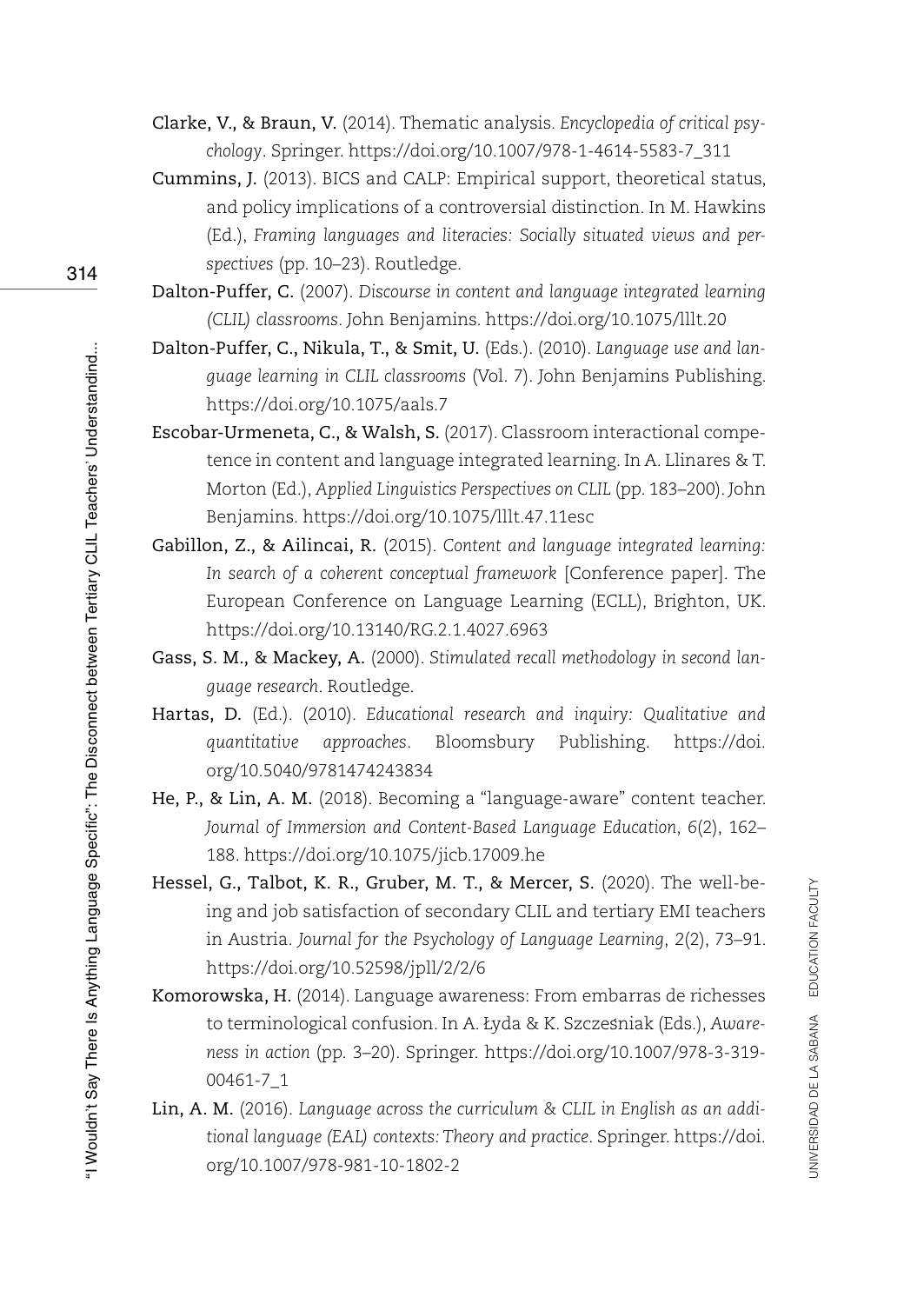- Lindahl, K. M. (2016). Teacher language awareness among pre-service K-12 educators of English language learners. In J. A. Crandall & M. A. Christison (Eds.), *Teacher education and professional development in TESOL: Global perspectives* (pp. 127–140). Routledge. [https://doi.](https://doi.org/10.4324/9781315641263-8) [org/10.4324/9781315641263-8](https://doi.org/10.4324/9781315641263-8)
- Macaro, E., Curle, S., Pun, J., An, J., & Dearden, J. (2018). A systematic review of English medium instruction in higher education. *Language Teaching*, *51*(1), 36–76.<https://doi.org/10.1017/S0261444817000350>
- Mahan, K.R. (2020). The comprehending teacher: Scaffolding in content and language integrated learning (CLIL). *The Language Learning Journal*, 1–5. <https://doi.org/10.1080/09571736.2019.1705879>
- Mann, S., & Walsh, S. (2017). *Reflective practice in English language teaching: Research-based principles and practices*. Routledge. [https://doi.](https://doi.org/10.4324/9781315733395) [org/10.4324/9781315733395](https://doi.org/10.4324/9781315733395)
- Marsh, D., Frigols, M., Mehisto, P., & Wolff, D. (2011). *The European framework for CLIL teacher education*. Council of Europe, ECML.
- McNeil, L. (2011). Using talk to scaffold referential questions for English language learners. *Teaching and Teacher Education*, *28*(3), 396–404. <https://doi.org/10.1016/j.tate.2011.11.005>
- Mehisto, P. (2011). *Navigating management and pedagogical complexities in bilingual education: An Estonian case study* [Doctoral Dissertation, Institute of Education, University of London].
- Meyer, O., Coyle, D., Halbach, A., Schuck, K., & Ting, T. (2015). A pluriliteracies approach to content and language integrated learning – mapping learner progressions in knowledge construction and meaning-making. *Language, Culture and Curriculum*, *28*(1), 41–57. [https://](https://doi.org/10.1080/07908318.2014.1000924) [doi.org/10.1080/07908318.2014.1000924](https://doi.org/10.1080/07908318.2014.1000924)
- Miles, M. B., & Huberman, A. M. (2014). *Qualitative data analysis: An expanded sourcebook*. Sage.
- Moate, J. M. (2011). The impact of foreign language mediated teaching on teachers' sense of professional integrity in the CLIL classroom. *European Journal of Teacher Education*, *34*(3), 333–346. [https://doi.org/10.108](https://doi.org/10.1080/02619768.2011.585023) [0/02619768.2011.585023](https://doi.org/10.1080/02619768.2011.585023)
- Morton, T. (2012). Classroom tal, conceptual change and teacher reflection in bilingual science teaching. *Teaching and Teacher Education*, *28*(1) 101–110. <https://doi.org/10.1016/j.tate.2011.07.006>
- Morton, T. (2018). Reconceptualizing and describing teachers' knowledge of language for content and language integrated learning (CLIL).

Ulla Fürstenberg, Tom Morton, Petra Kletzenbauer, Margit Reitbauer

Ulla Fürstenberg, Tom Morton, Petra Kletzenbauer, Margit Reitbauer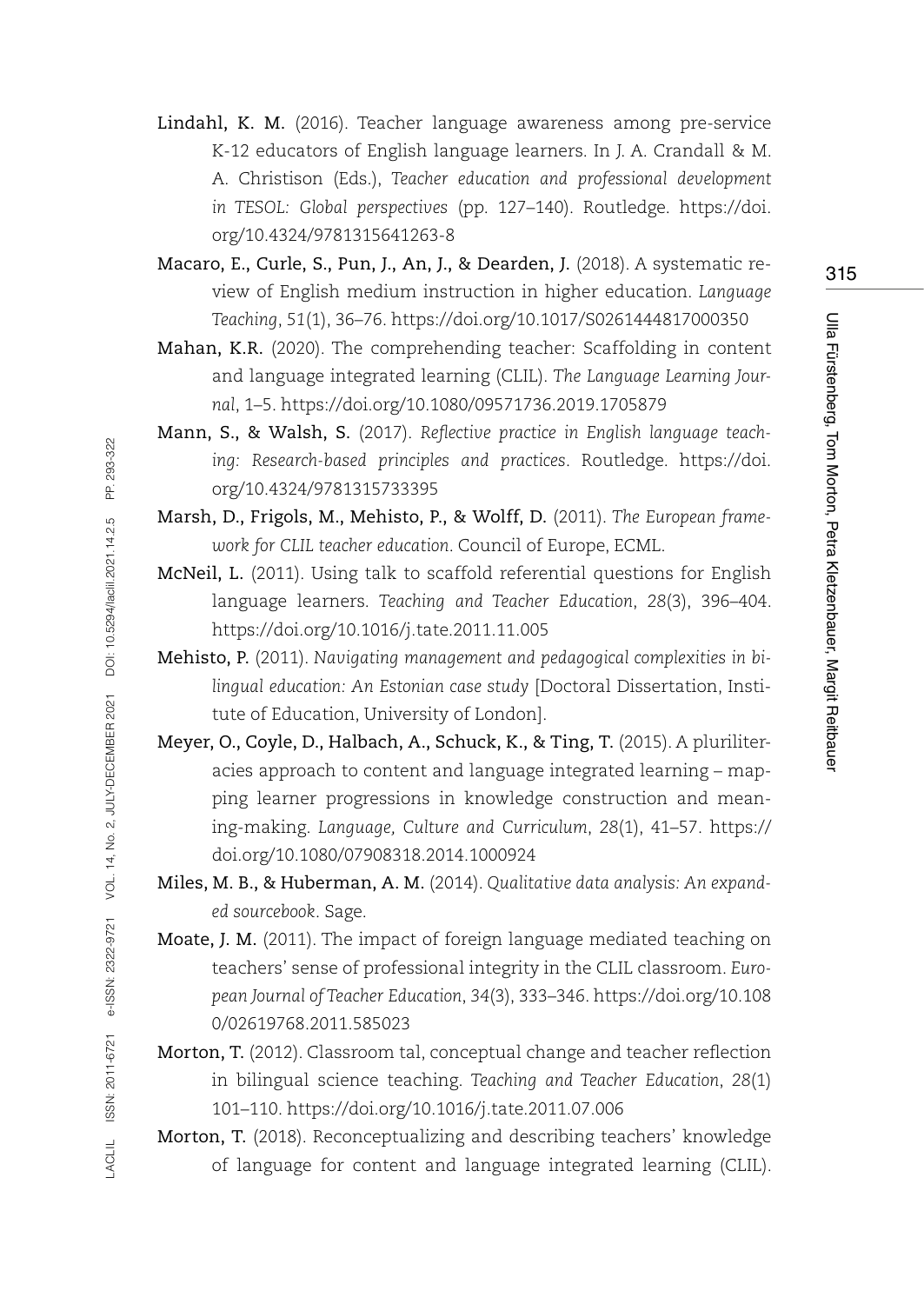*International Journal of Bilingual Education and Bilingualism*, *21*(3), 275– 286.<https://doi.org/10.1080/13670050.2017.1383352>

- Morton, T. (2020). Cognitive discourse functions: A bridge between content, literacy and language for teaching and assessment in CLIL. *CLIL Journal of Innovation and Research in Plurilingual and Pluricultural Education*, *3*(1), 7–17.<https://doi.org/10.5565/rev/clil.33>
- Nikula, T., & Dafouz, E. (Eds.). (2016). *Conceptualising integration in CLIL and multilingual education (Vol. 101). Multilingual Matters*. [https://doi.](https://doi.org/10.21832/9781783096145) [org/10.21832/9781783096145](https://doi.org/10.21832/9781783096145)
- O'Dowd, R. (2018). The training and accreditation of teachers for English medium instruction: An overview of practice in European universities. *International Journal of Bilingual Education and Bilingualism*, *21*(5), 553–563. <https://doi.org/10.1080/13670050.2018.1491945>
- Papaja, K. (2013). The role of a teacher in a CLIL classroom. *Glottodidactica: An International Journal of Applied Linguistics*, *40*(1), 147–153. [https://](https://doi.org/10.14746/gl.2013.40.1.11) [doi.org/10.14746/gl.2013.40.1.11](https://doi.org/10.14746/gl.2013.40.1.11)
- Reitbauer, M., Fürstenberg, U., Kletzenbauer, P., & Marko, K. (2018). Towards a cognitive-linguistic turn in CLIL: Unfolding integration. *Latin American Journal of Content and Language Integrated Learning*, *11*(1), 87–107. <https://doi.org/10.5294/laclil.2018.11.1.5>
- Roussel, S., Joulia, D., Tricot, A., & Sweller, J. (2017). Learning subject content through a foreign language should not ignore human cognitive architecture: A cognitive load theory approach. *Learning and Instruction*, *52*, 69–79.<https://doi.org/10.1016/j.learninstruc.2017.04.007>
- Simons, H. (2009). *Case study research in practice*. Sage. [https://doi.](https://doi.org/10.4135/9781446268322) [org/10.4135/9781446268322](https://doi.org/10.4135/9781446268322)
- Smit, U., & Dafouz-Milne, E. (2012). Integrating content and language in higher education: An introduction to English-medium policies, conceptual issues and research practices across Europe. AILA Review. 25.<https://doi.org/10.1075/aila.25.01smi>
- Unterberger, B. (2014). *English-medium degree programmes in Austrian tertiary business studies: Policies and programme design* [Doctoral dissertation]. University of Vienna, Austria.
- van Someren, M. W., Barnard, Y. F., & Sandberg, J. A. C. (1994). *The think aloud method: A practical approach to modelling cognitive processes*. Academic Press.
- Walsh, S. (2011). *Exploring classroom discourse: Language in action*. Routledge. <https://doi.org/10.4324/9780203827826>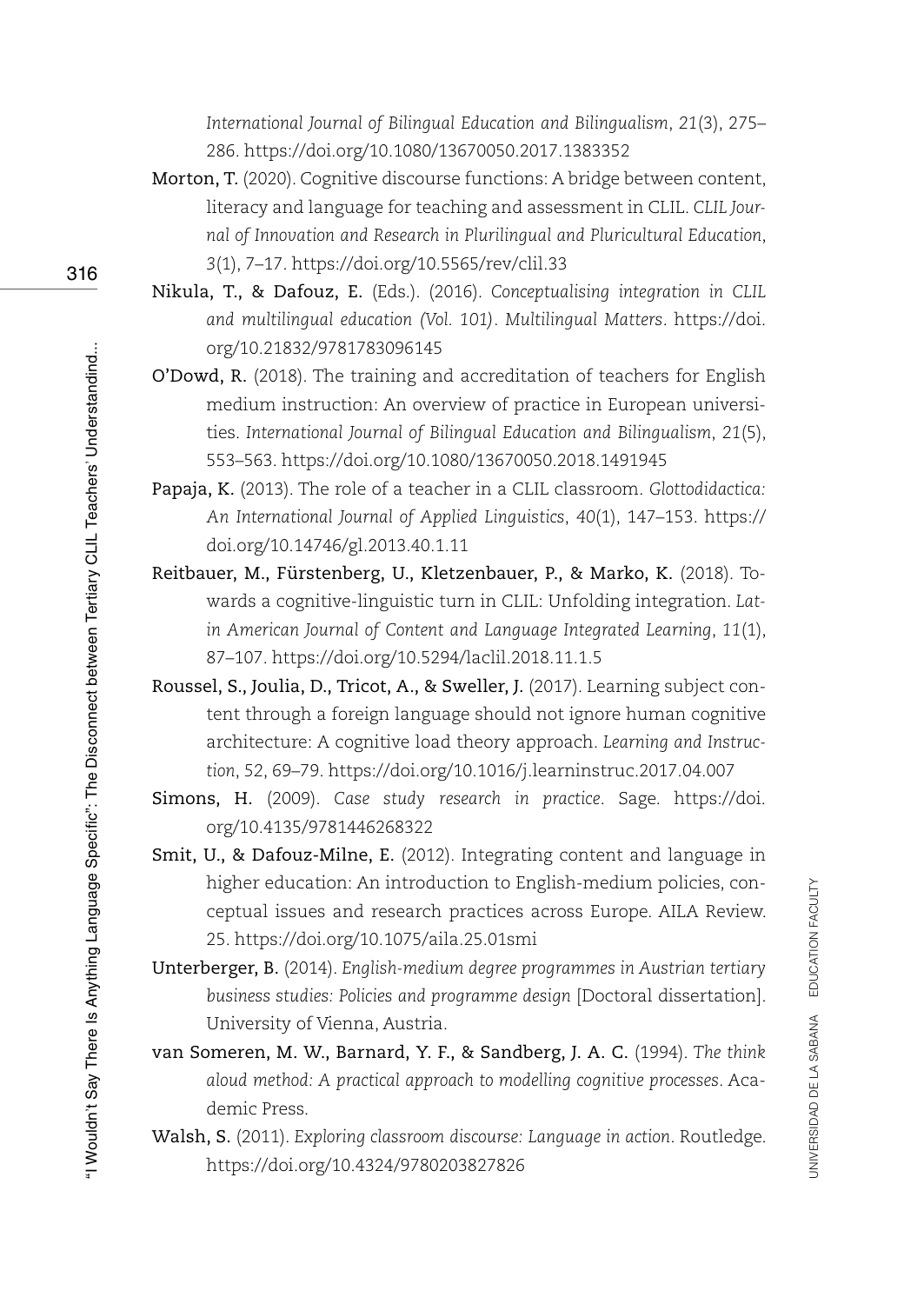#### **APPENDIX**

#### **Online Questionnaire**

**Questionnaire on Teachers' Experiences and Opinions Regarding Content and Language Integrated Learning (CLIL): "The Disconnect in CLIL"**

**Q1.** Teaching situation (1): Please rank the following teaching situations according to how much they promote the learning of English.  $(1 =$ promotes the learning of the English language the most; 3 = promotes English language learning the least).

- Teacher talk (lecture-style teaching)
- Role play (simulate professional situations in class)
- Group work (working on new content in groups)

**Q2.** Teaching situation (2): Please rank the following teaching situations according to how much you believe they promote the learning of subject content.  $(1 = \text{most conductive to learning subject content}; 3 =$ least conducive to learning subject content).

- Teacher talk (lecture-style teaching)
- Role play (simulate professional situations in class)
- Group work (working on new content in groups)

**Q3.** English outside CLIL: How intensively do you engage with podcasts in English in your free time? (on a scale from 1 to 5) Please explain briefly what your motivation is for engaging with podcasts in English (e.g. why podcasts in English and not in German...).

**Q4.** English outside CLIL: How intensively do you engage with audio books in English in your free time? (on a scale from 1 to 5) Please explain briefly what your motivation is for engaging with audiobooks in English (e.g. why audiobooks in English and not in German...).

**Q5.** English outside CLIL: How intensively do you engage with English books (the question refers to both print and e-books) in your free time? (on a scale from 1 to 5)

Please explain briefly what your motivation is for engaging with books in English (e.g. why books in English and not in German...).

Ulla Fürstenberg, Tom Morton, Petra Kletzenbauer, Margit Reitbauer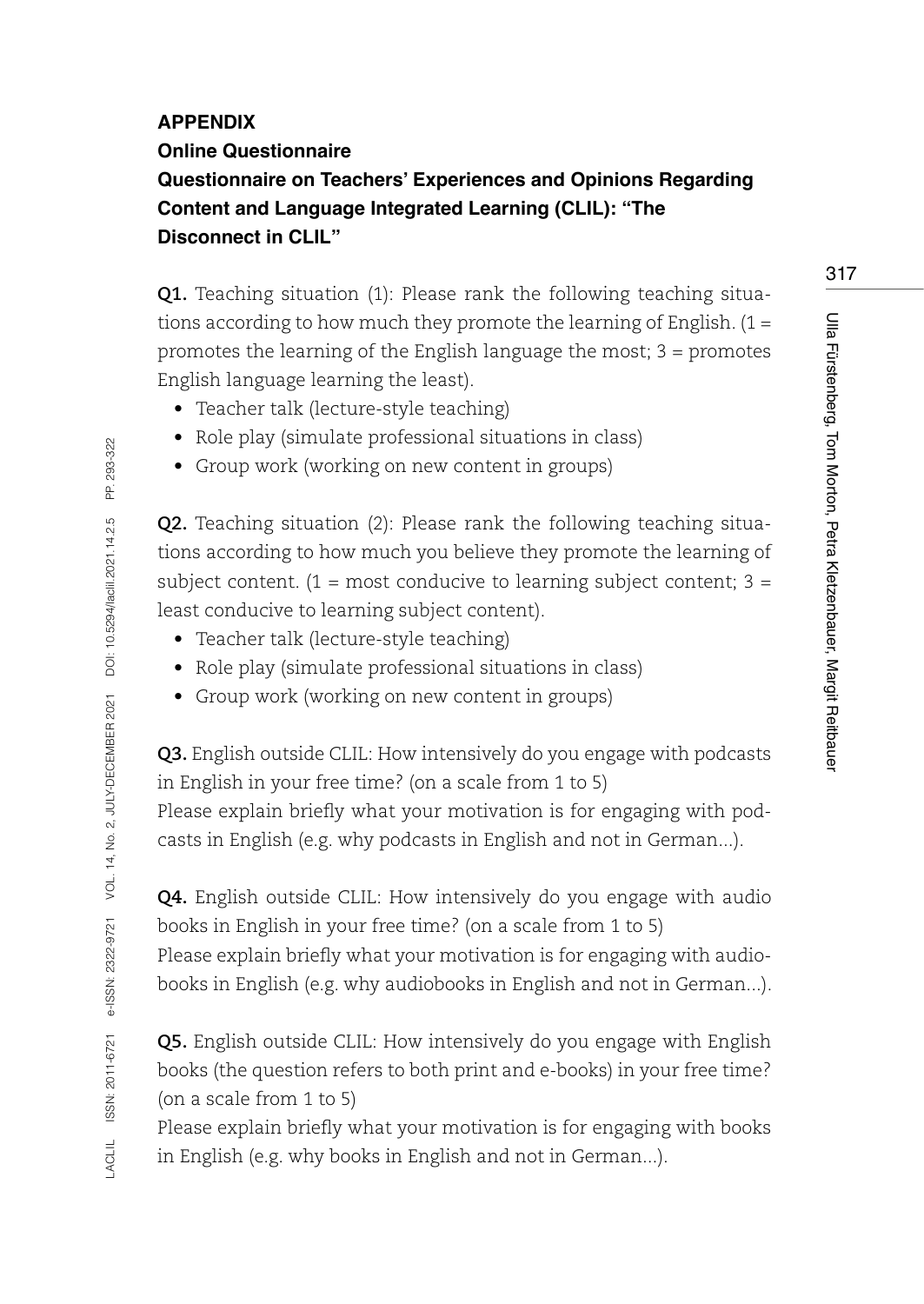**Q6.** English outside CLIL: How intensively do you engage with magazines in English in your free time? (on a scale from 1 to 5) Please explain briefly what your motivation is for engaging with journals in English (e.g. why journals in English and not in German...).

**Q7.** English outside CLIL: How intensively do you engage with films and series in English in your free time? (on a scale from 1 to 5) Please explain briefly what your motivation is for watching films and series in English (e.g. why films and series in English and not in German...).

**Q8.** English outside CLIL: How often do you talk to friends and acquaintances in English?

Please explain briefly what your motivation is for doing this:

**Q9.** English outside CLIL: How often do you travel to English-speaking countries to study English intensively? Please explain briefly what your motivation is for doing this:

**Q10.** English outside CLIL: What else do you do in your spare time to engage with English?

**Q11.** English outside CLIL: Please explain briefly whether you benefit from engaging with English in your spare time when teaching in English?

**Q12.** CLIL lesson preparation: How do you prepare for lessons in English? Please tick all the statements that apply to you.

- I look up relevant technical vocabulary.
- I prepare material that supports the students linguistically (e.g.: preparation of a glossary).
- I make sure that my visuals (e.g. PowerPoint slides) do not overwhelm students linguistically.
- I think about the wording of my explanations and work instructions in advance.

UNIVERSIDAD DE LA SABANA EDUCATION FACULTY

UNIVERSIDAD DE LA SABANA EDUCATION FACULTY

- I determine what students should learn linguistically in my course.
- I schedule time to debrief with students about their presentations.
- When planning lessons, I make sure that my methods are appropriate for teaching in English.

318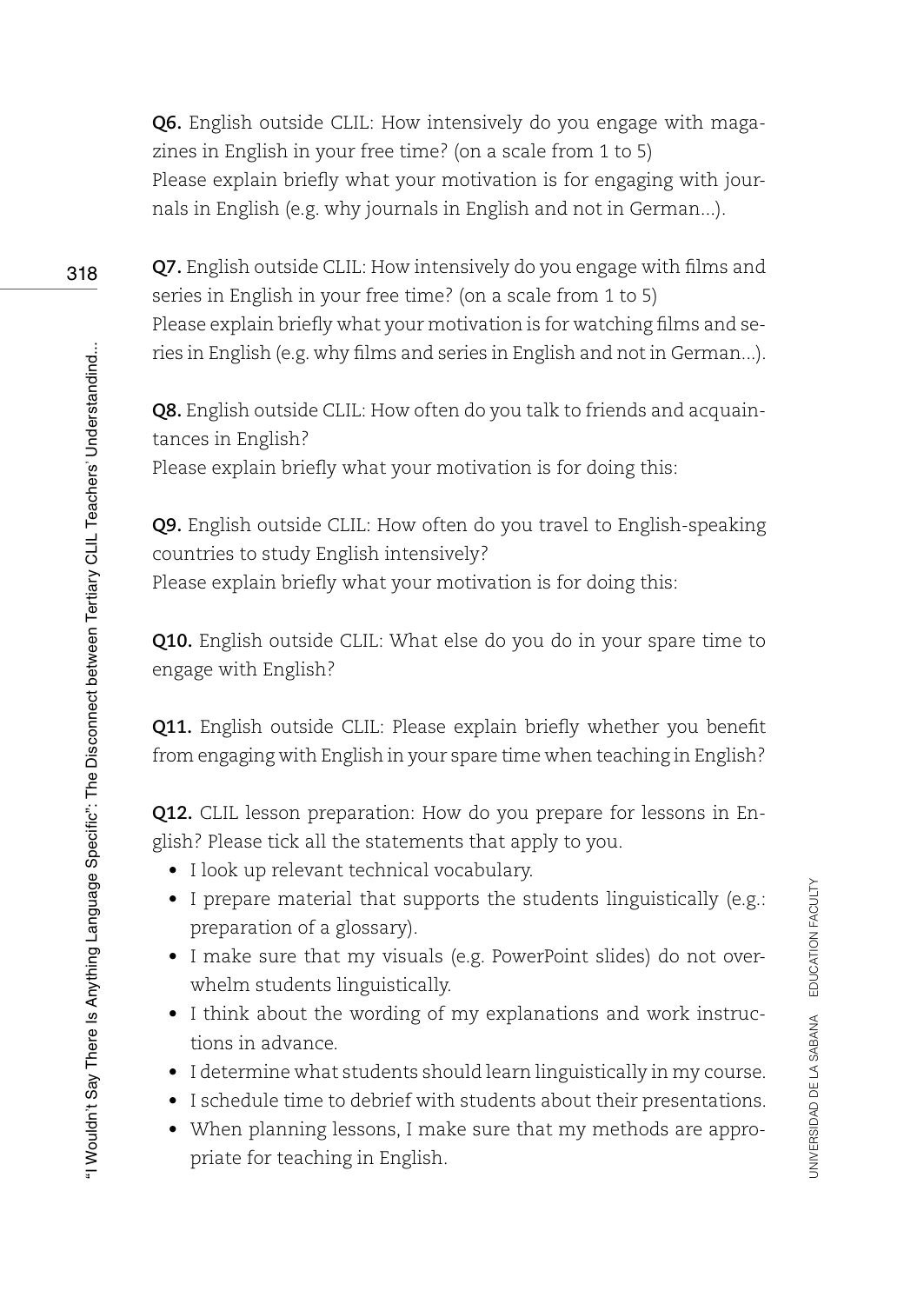**Q13.** Do you make sure that your methods are appropriate for teaching in English? Please explain your answer to the previous question.

**Q14.** CLIL teaching: Please tick all statements that apply to you.

- I correct students if they do not use the technical vocabulary correctly in class.
- I give students plenty of opportunity to talk to me in English about the content covered in class.
- When I use English-language texts and videos in class, I consciously point out to students the characteristics of the technical language in my field of specialization.
- When I notice pronunciation errors in class, I correct students.
- When I correct written work, I mark linguistic errors.
- I make students aware of the conventions of academic writing in English for written assignments.

**Q15.** 'Good English': graduates of an English language degree programme should have good language skills. How important do you consider the following areas:

(very important - important - less important - not important)

- Technical vocabulary
- General vocabulary
- Linguistic conventions of the respective field
- Academic writing
- Grammatical correctness
- Fluent speech
- Not afraid to use the English language

**Qs 16 – 21.** Reflection "language access point": How much do you agree with the following statements? Please explain your answer.

(totally agree - agree - agree somewhat - disagree)

- When I teach my subject in English, I see English as a means to an end. English is the responsibility of the language teachers.
- English is an asset to my classroom.
- When subject classes are taught in English, students' language skills automatically improve.
- The study of English is an enrichment for my personal life.

Ulla Fürstenberg, Tom Morton, Petra Kletzenbauer, Margit Reitbauer

Ulla Fürstenberg, Tom Morton, Petra Kletzenbauer, Margit Reitbaue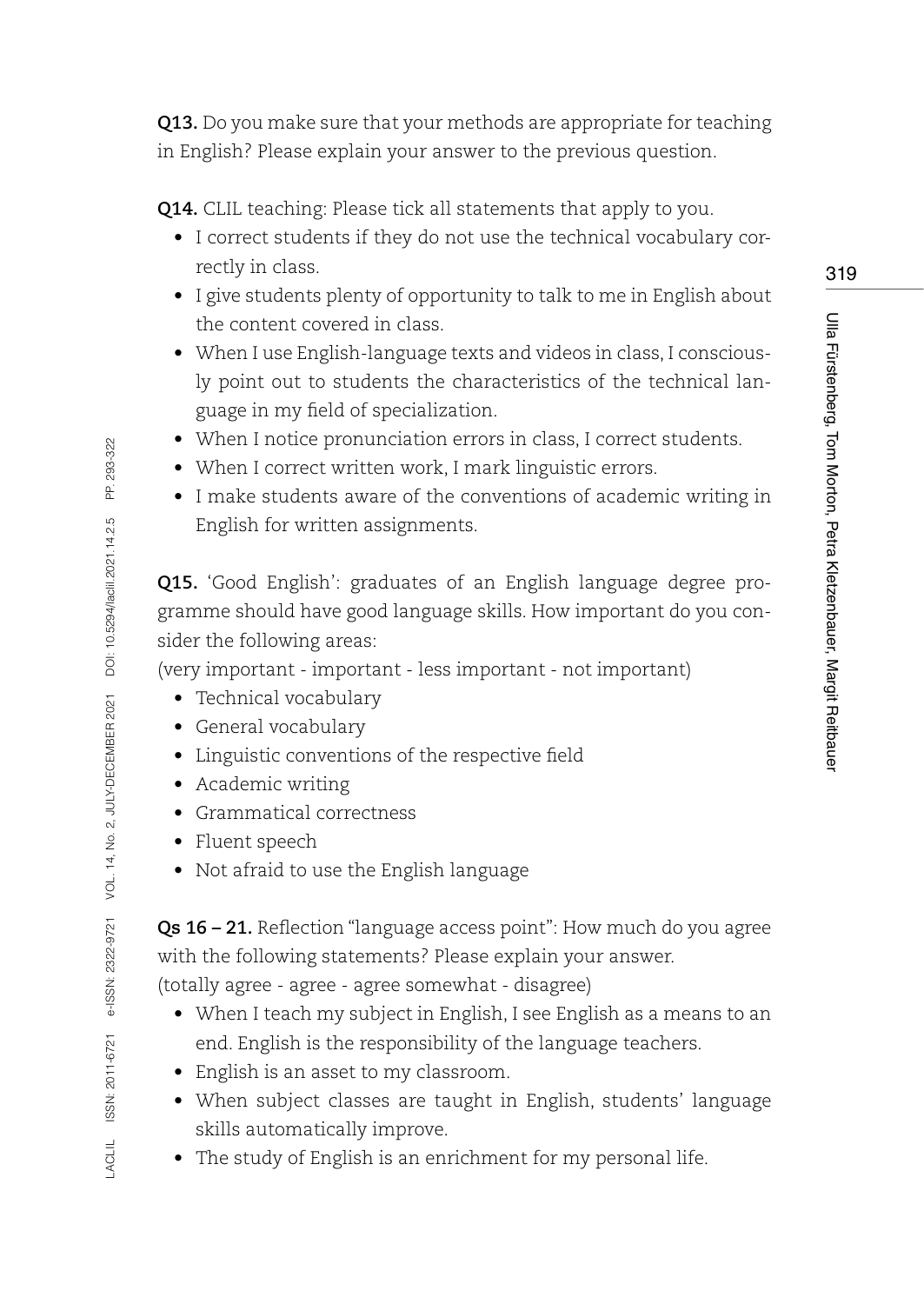- One goal of a higher education in a subject area must also be the ability to participate in professional discourse in English.
- Every subject teacher is also a language teacher, that cannot be avoided. You need the language to express yourself well in terms of content.

Explanation / Notes:

**Qs 22-36.** How do you experience English in class? Move the slider to the appropriate place. (1-10)

| enrichment                         | burden                                  |
|------------------------------------|-----------------------------------------|
| Easy                               | hard                                    |
| Annoying                           | delightful                              |
| not my responsibility              | my responsibility                       |
| holds me back                      | takes me further                        |
| restricts me                       | expands my horizons                     |
| external constraints               | my own interest                         |
| helps me achieve my teaching goals | gets in my way in class                 |
| means to an end                    | enjoyment of the language               |
| makes interpersonal contact with   | facilitates interpersonal contacts with |
| students difficult                 | students                                |
| I would like to improve my English | my English is good enough               |
| is familiar                        | arouses my curiosity                    |
| concerns only me personally        | I would like to share my enthusiasm     |
| remains at the same level          | gets better and better                  |
| self-confidence                    | uncertainty                             |

**Qs 37-50.** How do you experience English in your free time? Move the slider to the appropriate place. (1-10)

| Enrichment            | burden              |
|-----------------------|---------------------|
| Easy                  | hard                |
| Annoying              | delightful          |
| not my responsibility | my responsibility   |
| holds me back         | takes me further    |
| restricts me          | expands my horizons |
| external constraints  | my own interest     |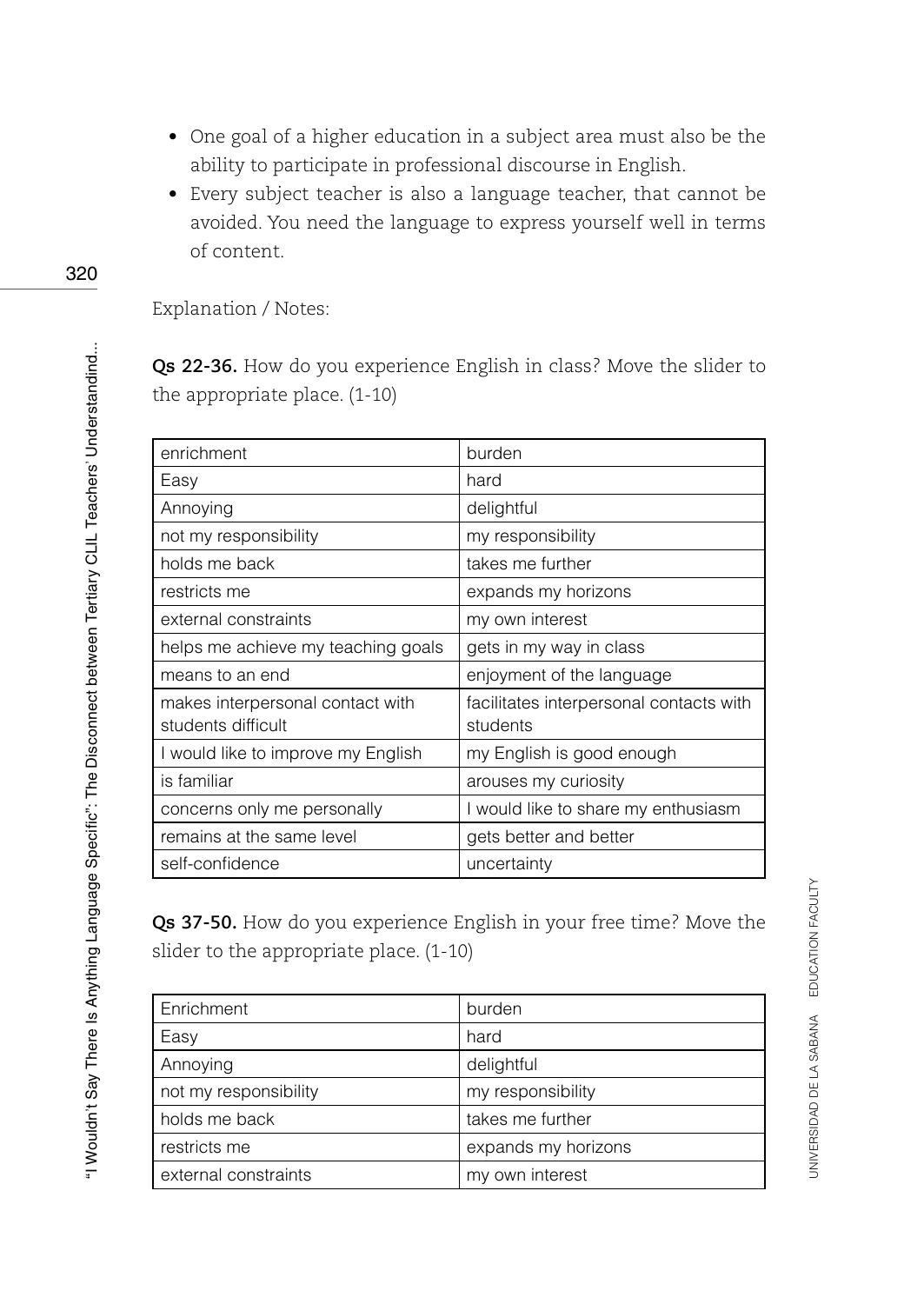| helps me achieve my goals              | gets in my way                      |
|----------------------------------------|-------------------------------------|
| means to an end                        | enjoyment of the language           |
| makes interpersonal contacts difficult | facilitates interpersonal contacts  |
| I would like to improve my English     | my English is good enough           |
| is familiar                            | arouses my curiosity                |
| concerns only me personally            | I would like to share my enthusiasm |
| remains at the same level              | gets better and better              |
| self-confidence                        | uncertainty                         |

**Q51.** Personal background: Which statement best describes your situation? Think of a typical semester for you.

- I teach all my courses in English.
- I teach my courses predominantly in English (>50% of the courses and/or >50% of the teaching time)
- I teach my courses partly in English (<50% of the courses and/or <50% of the teaching time).
- I hold most of my courses in German, but occasionally design a module or project in English.
- I always hold my lectures in German. Only if the study programmes in which I teach are designed in English (e.g. Master Degree Programmes in English), I hold my lectures in English.

**Q52.** Personal background: How many years have you been teaching in English? You can consider all the situations described in the previous question.

• Other (please specify)

**Q53.** Personal background: Which statement best describes your motivation to teach your course in English?

- I volunteered when I had the opportunity.
- I was advised of the opportunity to get into CLIL, but was completely free to choose.
- It was suggested to me 'from above' (course director etc) but there was no explicit mandate.
- I was explicitly assigned to teach in English.